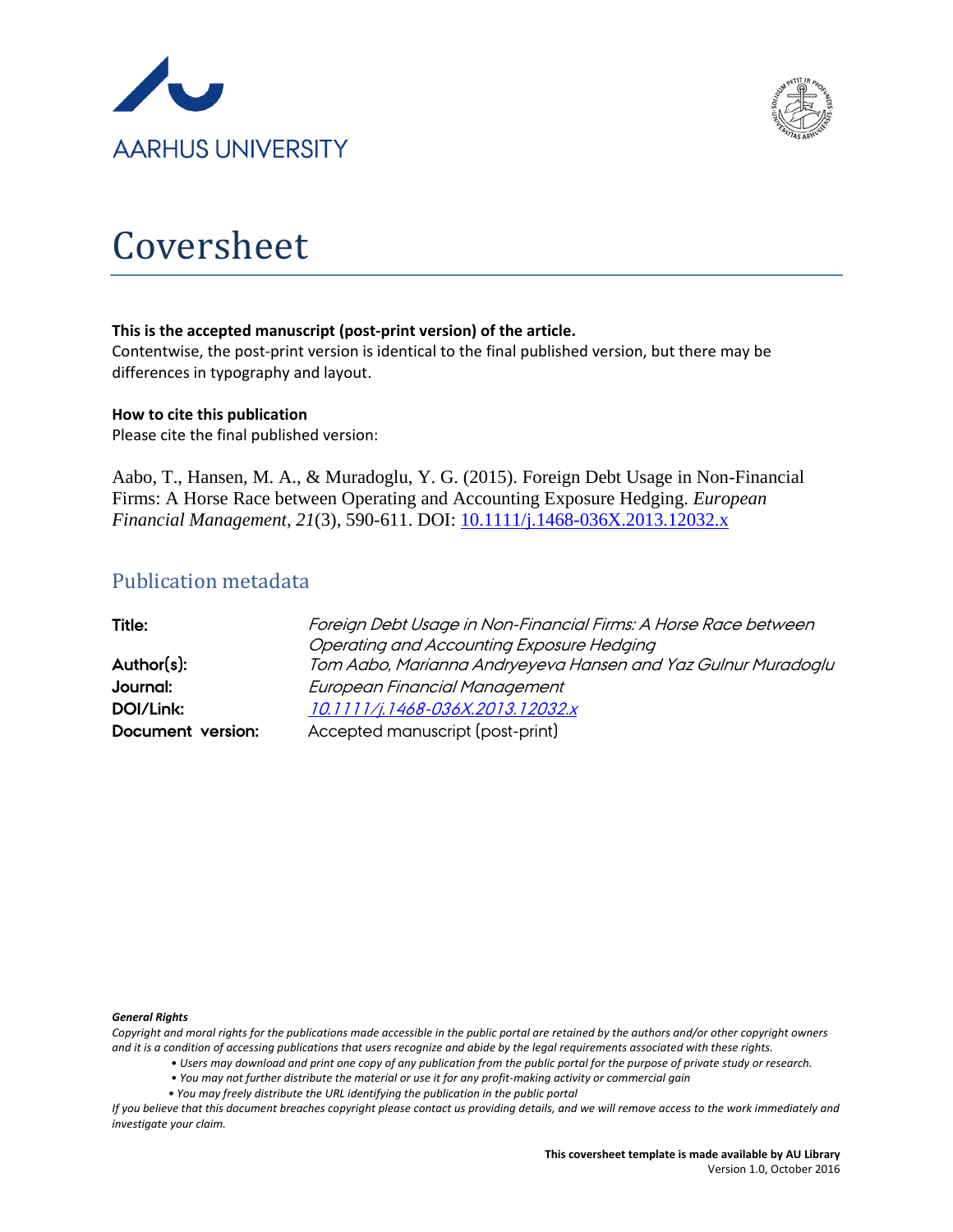## **Foreign Debt Usage in Non-Financial Firms: A Horse Race between Operating and Accounting Exposure Hedging**

Tom Aabo\*, Marianna Andryeyeva Hansen\*\* and Yaz Gulnur Muradoglu\*\*\*

#### **Abstract**

Previous studies show that foreign exchange exposure from international sales can be hedged by foreign debt. We go beyond the foreign sales measure by using a unique database with detailed exposure information on Danish non-financial firms with international operations. Our results indicate that foreign debt is used to hedge foreign assets and subsidiaries (accounting exposure) as opposed to foreign sales (operating exposure). The paper adds to the literature on corporate hedging by highlighting the importance of accounting exposure in the hedging behavior of corporate managers and the perceived need to reduce risks due to currency mismatches between assets and liabilities.

*Keywords*: exchange rate exposure management; foreign debt; foreign assets; foreign subsidiaries; accounting exposure *JEL Classification: F*23, *G*32

\* Corresponding author. Aarhus University, Fuglesangs Allé 4, DK 8210 Aarhus V, Denmark. Tel. +45 8716 4839, fax +45 8616 5394, e-mail taa@asb.dk.

\*\* Novozymes A/S, Krogshoejvej 36, DK 2880 Bagsvaerd, Denmark. Tel. +45 4446 1363, e-mail mayv@novozymes.com.

\*\*\* Queen Mary, University of London, School of Business and Management, Mile End, Francis Bancroft Building, Room 4.01, E1 4NS, England. Tel. +44 (0) 20 7882 6910, fax +44 (0) 20 7882 3615, e-mail y.g.muradoglu@qmul.ac.uk.

Acknowledgments: The authors would like to thank an anonymous referee, John Doukas (the editor) Kim H. Frederiksen, Jonatan Groba, Alain Krapl, Thomas O'Brien, Berkay Ozcan, Christos Pantzalis, Frank Thingaard, and participants at the 2010 Behavioral Finance Working Group Conference, the 2011 European Financial Management Association Annual Meeting, and the 2012 Financial Management Association European Conference for helpful comments and suggestions to earlier versions of this paper. Tom Aabo acknowledges financial support from the Danish Council for Independent Research ׀ Social Sciences.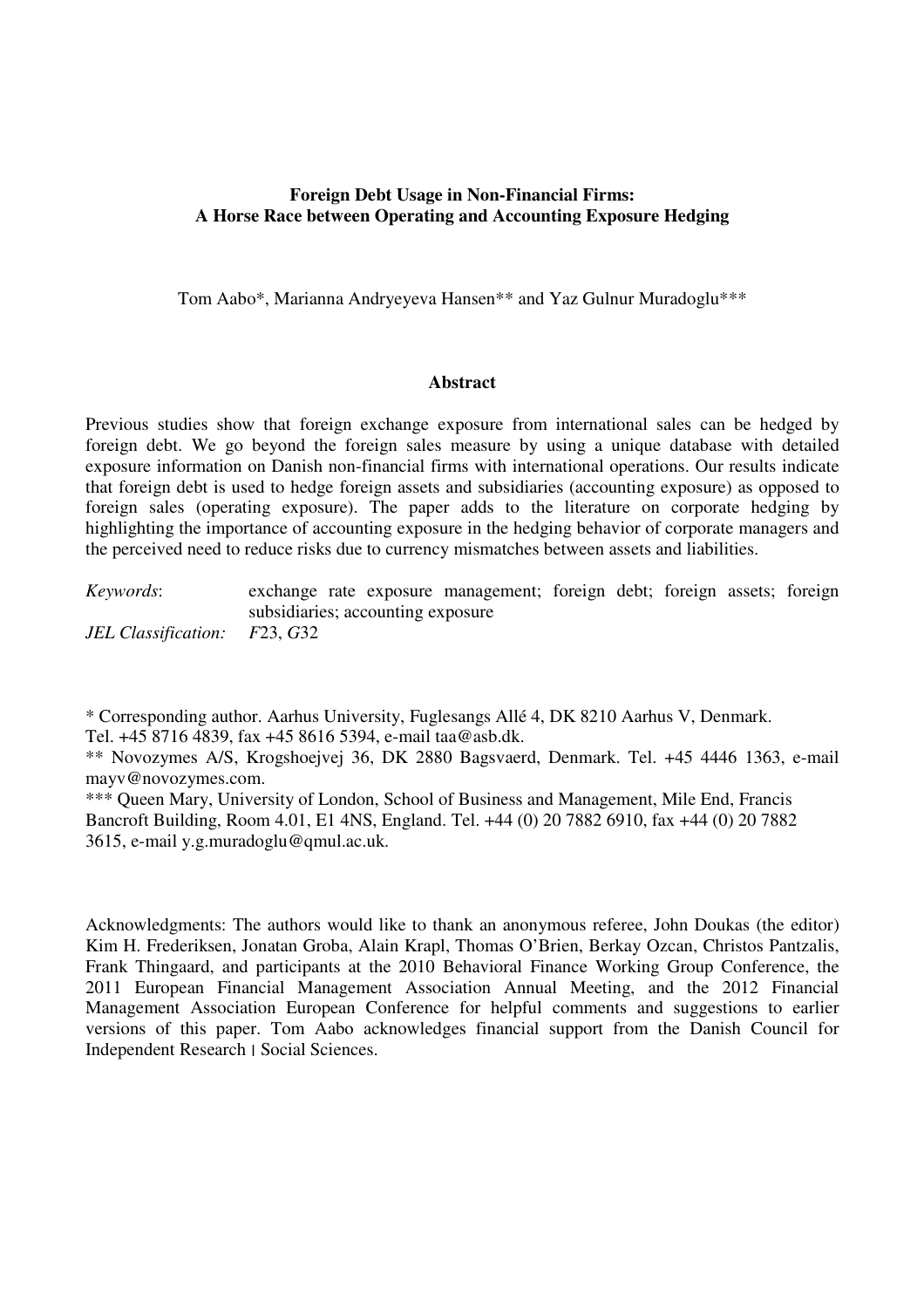# **1. Introduction**

-

Shapiro (1975) shows that one of the major factors affecting a multinational firm's exchange rate risk is sales in export markets. The foreign sales ratio is the standard proxy for openness. It has been used in a number of studies on the management of exchange rate exposure by non-financial firms. A firm that receives revenue in foreign currency has two ways of eliminating such positive (long) foreign exchange exposure by financial means. The first is the use of financial derivatives, such as forward contracts, futures, swaps, and options. The second is the use of debt denominated in foreign currency ("foreign debt"); this can involve either raising new debt or changing the currency denomination of existing debt.<sup>1</sup> The use of the foreign sales ratio as the sole proxy for openness assumes the firm to be a simple exporter. However, many firms are also multinational producers. Proxies for openness for such firms also include foreign costs, $<sup>2</sup>$  foreign assets, and foreign subsidiaries.</sup>

We use a unique database with detailed exchange rate exposure information on Danish nonfinancial firms to determine whether foreign debt hedges against exposure from foreign revenues or against exposure from physical presence abroad (foreign assets and subsidiaries). Our database enables us to investigate the issue by differentiating the effects of not only revenues and operating costs, but also foreign operating assets and foreign subsidiaries. We find that foreign debt usage among

<sup>&</sup>lt;sup>1</sup> In exposure terms it makes no difference whether, say, a German firm chooses to hedge a positive cash flow of US\$1 million that it expects to receive in three months based on a sales contract by 1) selling forward today with a settlement of US\$1 million against the euro (EUR) in three months or 2) borrowing an amount in US dollars (instead of borrowing in EUR) today that, together with accrued interest, is settled by paying back exactly US\$1 million in three months. Géczy *et al.* (1997) note that foreign debt can displace the need to hedge with derivatives by acting as a hedge of foreign revenues.

 $2^2$  Foreign debt cannot be used as a hedge against costs in foreign currency because this would create two negative—and thus non-offsetting—cash flows in that particular currency. Thus, foreign costs cannot explain foreign debt usage but are generally correlated with openness.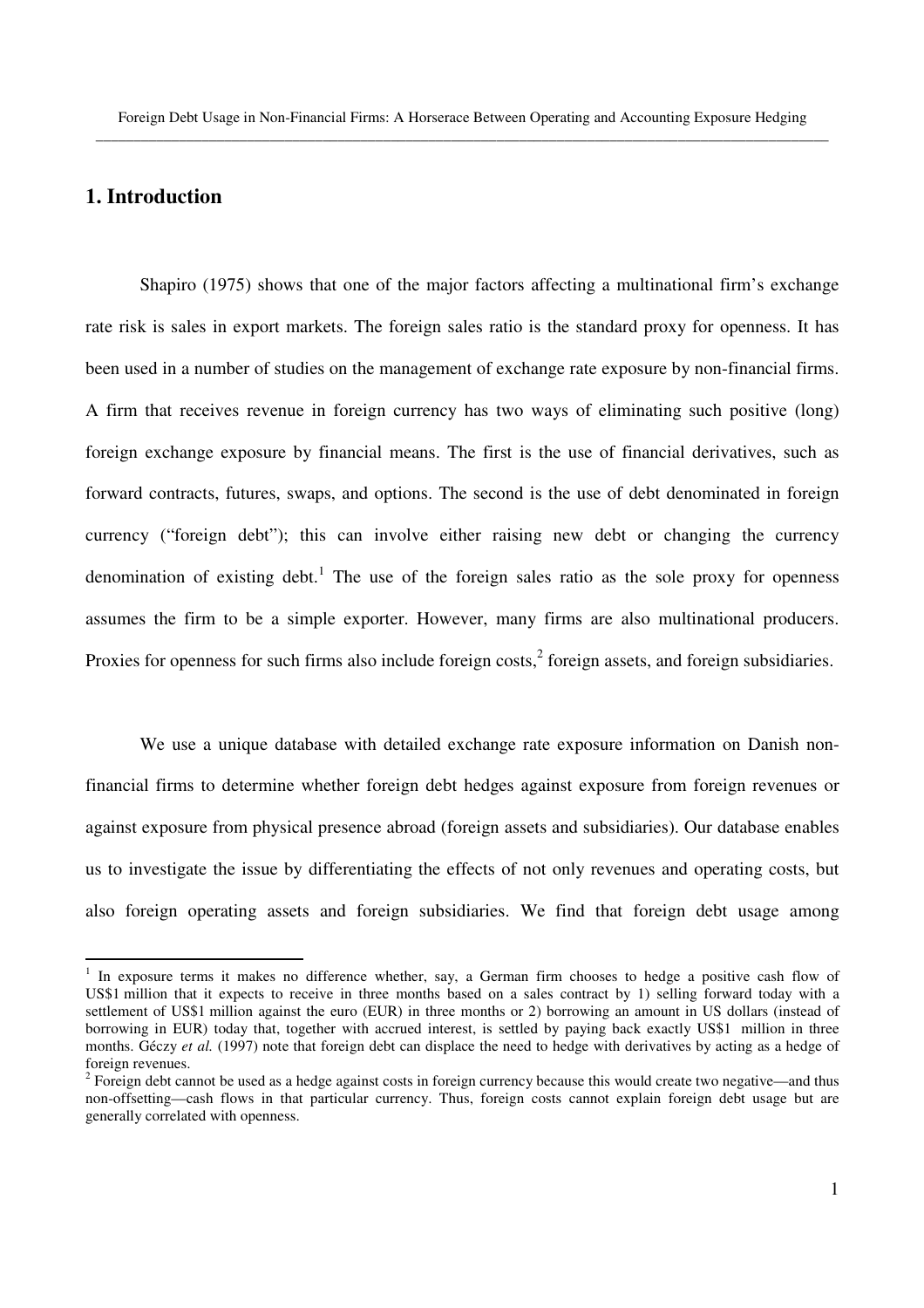internationally involved, medium-sized firms is primarily related to foreign operating assets and foreign subsidiaries. Thus, the results of our study indicate that, in its practical hedging application, foreign debt is used predominantly to hedge accounting exposure, as opposed to operating exposure. Yet, it is also possible that foreign debt is used to hedge the flow of expected future revenues and that foreign assets and foreign subsidiaries provide better proxies for the present value of future foreign revenues than the annual foreign revenue reported in last year's annual report. The foreign debt measure we use ignores domestic debt swapped into foreign currency but we address this issue and show that the results are robust.

In spite of the academic focus on operating exposure over accounting exposure<sup>3</sup>—for example, the focus on cash flows in terms of reducing the risk of financial distress (Smith and Stulz, 1985) or improving the ability to make value-adding investments (Froot *et al.*, 1993)—empirical studies show that accounting concerns do matter in actual managerial decision making (e.g., Lins *et al.*, 2011). A firm that has foreign assets (e.g., in the form of a subsidiary abroad) can hedge its balance sheet by creating an offsetting liability in the form of foreign debt and thus protect its equity from fluctuations caused by unexpected changes in foreign exchange rates.<sup>4</sup> Such hedging of accounting exposure can be valuable for firms in an asymmetric information framework. Furthermore, unfavorable changes in

<sup>&</sup>lt;sup>3</sup> Foreign exchange exposure is traditionally grouped in three categories: transaction exposure, translation exposure—also called accounting exposure—and economic exposure—also called operating exposure, strategic exposure, or competitive exposure (e.g., Eiteman *et al.,* 2010).

<sup>4</sup> All listed European Union firms (including Danish firms) have been required to use International Financial Reporting Standards since 2005 and, in terms of foreign debt, these standards do not deviate markedly from those of the Financial Accounting Standards Board (see Statement No. 133 for elaboration). If foreign debt is used to hedge expected future income in foreign currency, accounting rules are unlikely to allow such use of foreign debt to be categorized as a hedge except for the few cases in which the future income is certain (e.g., in the case of transaction exposure). Consequently, unrealized gains and losses on foreign debt caused by changes in exchange rates are likely to affect income statements and create vulnerability in accounting earnings. On the contrary, if foreign debt is used to hedge operating assets in foreign currency, accounting rules allow such use of foreign debt to be categorized as a hedge and unrealized gains and losses on the foreign debt are treated in a way corresponding to the treatment of the underlying asset (in this case the operating assets in foreign currency), thus creating offsetting unrealized gains and losses.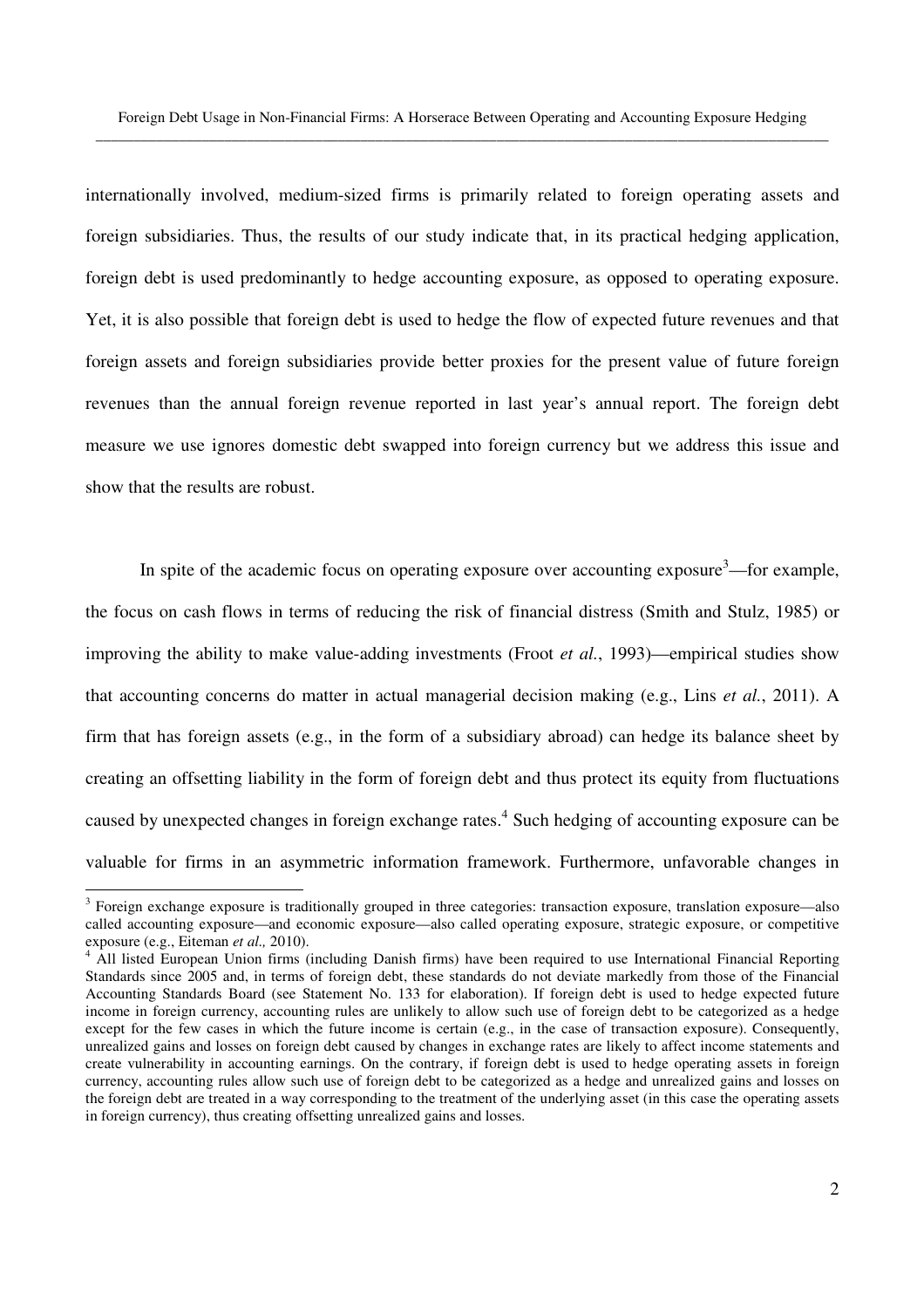accounting earnings and the balance sheet can cause the firm to violate debt covenants and thus, in the most extreme case, force the firm into bankruptcy. Due to the lack of detailed exposure information, the empirical literature has been vague in addressing whether foreign debt usage is primarily driven by operating or accounting exposures.

Based on a survey of US and Canadian non-financial firms including both small and large firms and both listed and non-listed firms, Graham and Harvey (2001) find that a popular reason for issuing foreign debt is to provide a natural hedge against foreign currency devaluation. The hedging rationale is supported in an international context (e.g., Keloharju and Niskanen, 2001; Aabo, 2006; Clark and Judge, 2009). Three studies suggest that foreign debt usage is positively linked to physical presence abroad. Allayannis and Ofek (2001) investigate the exchange rate exposure management of a sample of Standard & Poor's 500 non-financial firms for 1993 and find that US exporters tend to prefer foreign currency derivatives to foreign debt but that multinational firms with operations abroad have no strong preferences. Aabo (2006) investigates the exchange rate exposure management of a sample of listed non-financial Danish firms and finds that the relative importance of foreign debt compared to derivatives is positively related to the extent of foreign subsidiaries. Finally, Clark and Judge (2009) investigate the exchange rate exposure management of the top 500 non-financial firms in the United Kingdom and find that foreign debt is used to hedge long-term exposure from foreign operations. The results of the three studies could be interpreted as the use of foreign debt for accounting exposure hedging (matching assets and liabilities) but it could also simply signify that operating cash flows from sales abroad are considered more long term (and thus more adequate for hedging through the use of foreign debt) if the firm has a physical presence abroad.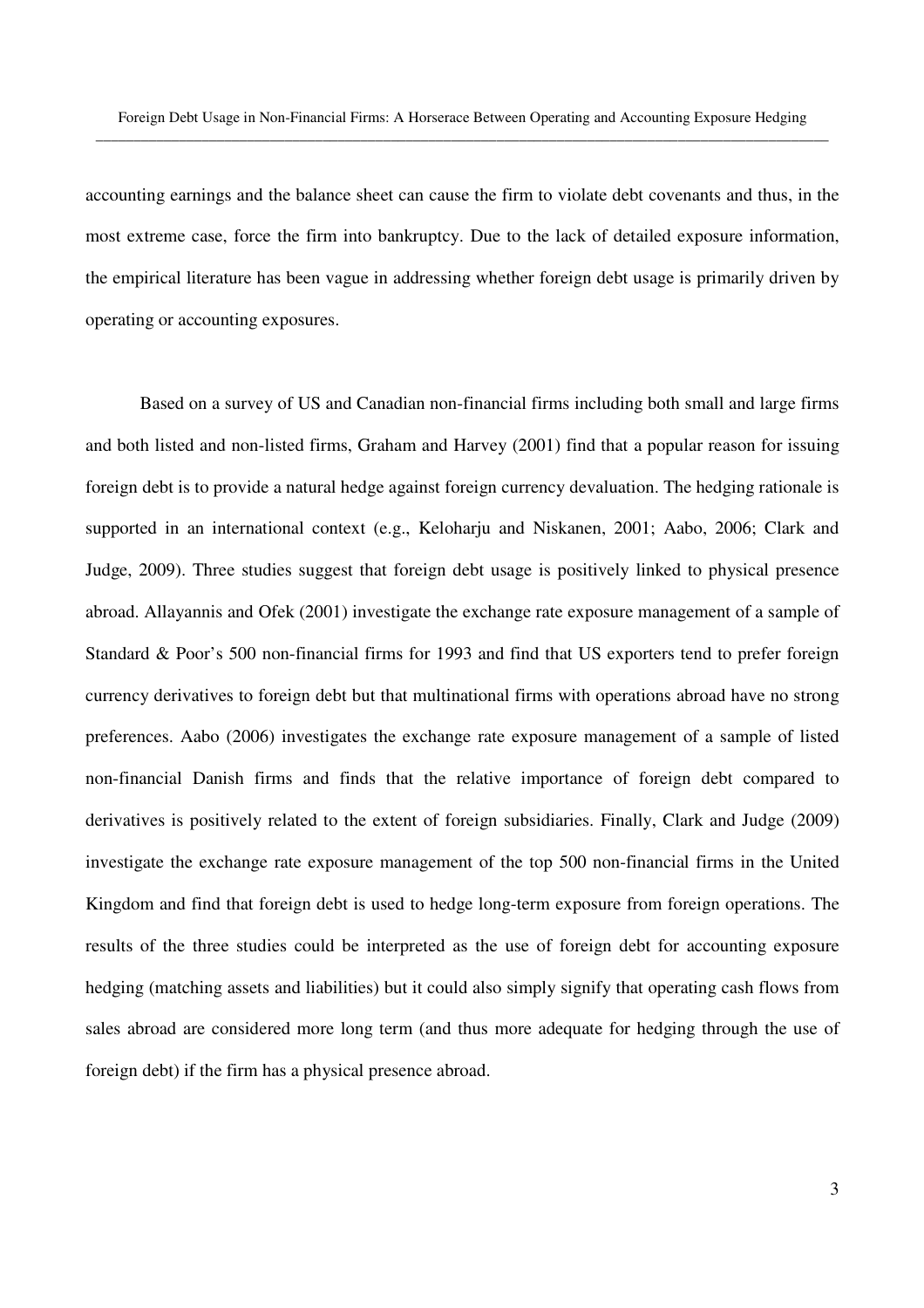Our study is based on a sample of internationally involved medium-sized non-financial Danish firms. Denmark is a small, open economy with its currency, the Danish krone (DKK), pegged to the euro (EUR). Denmark's three main trading partners are Germany (EUR), the United Kingdom (Great British pound) and Sweden (Swedish krona). Danish firms are used to dealing in and being exposed to various currencies and have ready access to foreign debt, primarily through the Danish banking sector.<sup>5</sup> As in other European Union countries, the International Financial Reporting Standards (IFRS) have been in effect in Denmark since 2005. In the sphere of exchange rate exposure management, mediumsized firms are interesting because they are generally large and sophisticated enough to be exposed to and react to volatile exchange rates but at the same time do not generally possess the large international network of foreign subsidiaries that makes truly multinational firms almost immune to exchange rate changes.<sup>6</sup>

In line with the arguments of Graham and Harvey (2001), we use the survey approach to balance the benefits and problems with large sample analysis and clinical studies. The survey approach is used in numerous studies on foreign exchange rate exposure management in non-financial firms, most notably by Bodnar *et al.* (1998), who investigate publicly traded US firms.

Our study distinguishes itself from others in terms of the depth of information on firm internationalization and the use of foreign debt and derivatives. This rich information enables us to go

<sup>&</sup>lt;sup>5</sup> Access to foreign debt in Denmark is not restricted to large firms. This is best exemplified by the heavy borrowing in Swiss francs by Danish farmers. Allayannis *et al.* (2003) find that non-US firms raise a large proportion of their debt in foreign currency.

<sup>&</sup>lt;sup>6</sup> Aabo and Simkins (2005) note the importance of real options as a substitute for financial hedging in exchange rate exposure management. For a sample of US multinationals, Lee and Suh (2010) find that the impact of changes in exchange rates on the profitability of foreign operations is not statistically significant in the majority of industries, while Muller and Verschoor (2006) find an impact for a sample of European multinational firms.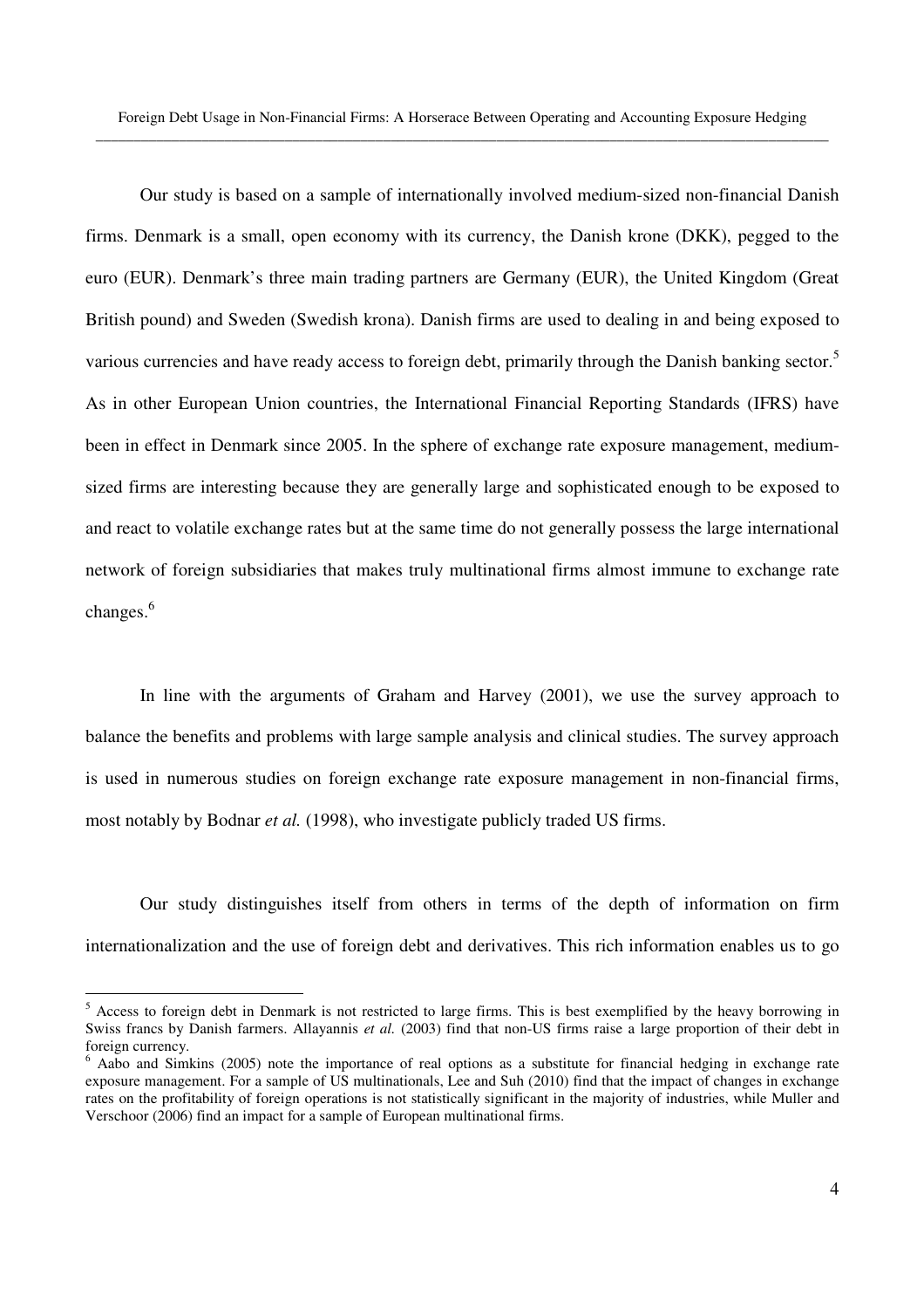deeper than previous studies in investigating the underlying factors for foreign debt usage while at the same time considering the interplay between the use of foreign debt and derivatives. Thus, our study is important for the understanding of foreign debt usage and contributes to the existing literature by expanding such understanding.

The paper proceeds as follows. Section 2 briefly presents the study's methodology. Section 3 reports survey results on internationalization and the results of a univariate analysis on foreign debt usage. Section 4 analyzes the relation between foreign debt usage and firm characteristics through multivariate regression analysis. Section 5 tests for robustness and Section 6 concludes the study.

# **2. Data and Methodology**

-

This study is based on public information from WEB-DIRECT<sup>7</sup> and a survey on foreign exchange exposure management. We focus on Danish<sup>8</sup> medium-sized<sup>9</sup> unlisted<sup>10</sup> non-financial<sup>11</sup> firms.

<sup>&</sup>lt;sup>7</sup> WEB-DIRECT is a comprehensive database from Experian A/S containing information on Nordic firms. The database contains information on some 630,000 Danish firms.

<sup>8</sup> We exclude firms that are subsidiaries of foreign firms.

 $9$  We define medium-sized firms as firms fulfilling two criteria: having a balance sheet total of DKK 75 million to DKK 750 million (EUR 10 million to EUR 100 million) and 50 to 499 employees. The European Commission defines medium-sized firms as firms with 50 to 249 employees and either a turnover of EUR 10 million to EUR 50 million or a balance sheet total of EUR 10 million to EUR 43 million. Our definition of medium-sized firms is broader in the upper end. We exclusively use figures on the balance sheet total since many of our target firms do not report turnover figures.

<sup>&</sup>lt;sup>10</sup> We restrict our sample to unlisted firms that are private limited companies (corresponding to the Danish firm types *Aktieselskab*, or A/S, and *Anpartsselskab*, or ApS) with available accounting numbers. We exclude listed firms because the number of medium-sized listed firms in Denmark is very limited compared to the whole population of medium-sized firms in Denmark (2–3%) and to avoid unnecessary heterogeneity in the sample. The fact that our sample consists of non-listed firms could provide a bias in terms of equity financing but we see no obvious reasons for biases in relation to foreign debt usage.

<sup>&</sup>lt;sup>11</sup> WEB-DIRECT employs the NACE code (Statistical Classification of Economic Activities in the European Community), an industry classification system comparable and equivalent to US North American Industry Classification System code. The NACE code was revised January 1, 2008. It divides industries into 21 main categories. We exclude financial and insurance activities.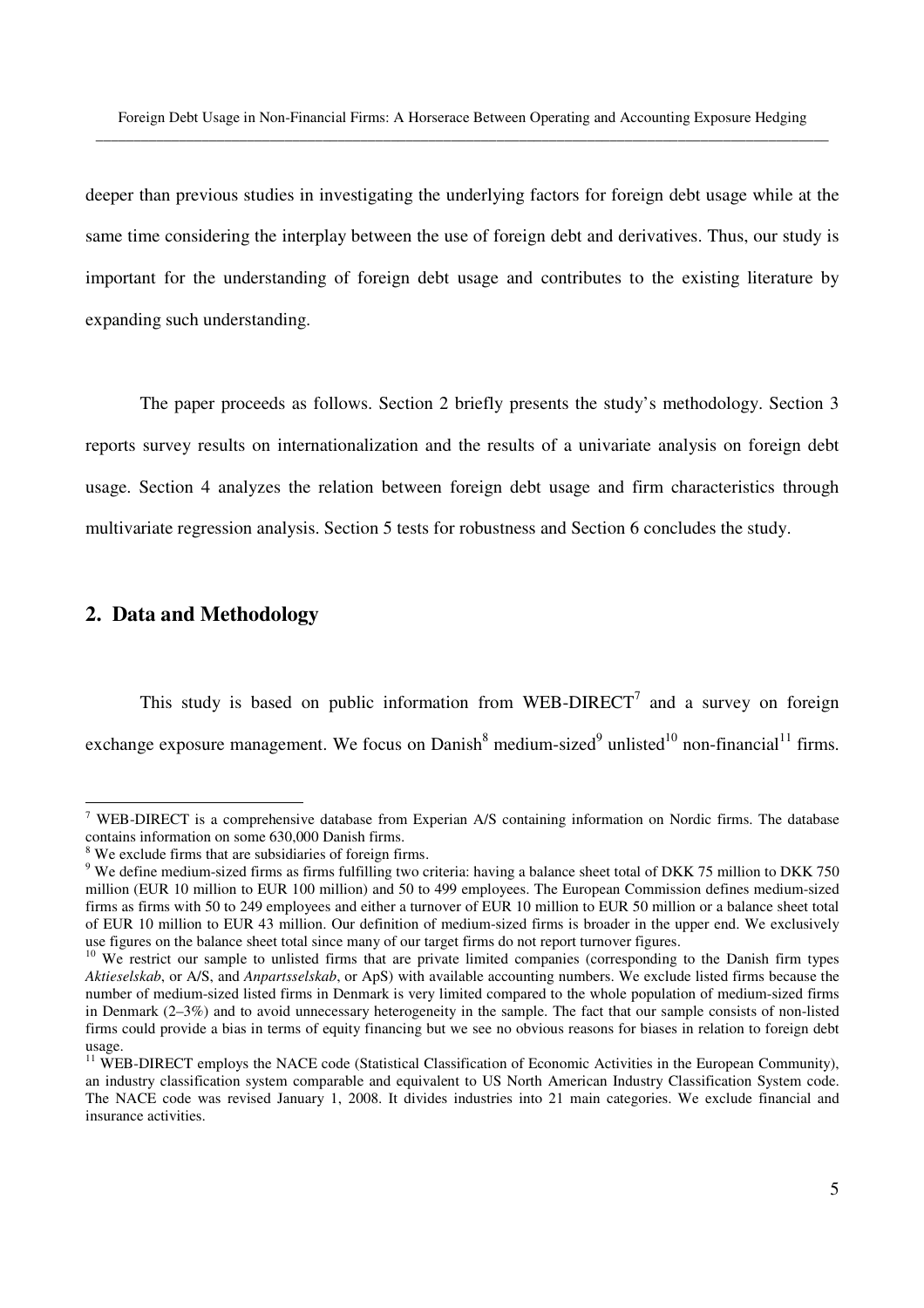For simplicity we exclude NACE economic sectors, which after implementation of the selection criteria comprise fewer than 20 firms. Our final 1055 firms are divided into four economic sectors, as illustrated in Panel A of Table 1.

\* Please insert Table 1 approximately here \*

These firms were contacted in the last quarter of  $2008$  via e-mail<sup>12</sup> and asked to complete an online, web-based questionnaire. A total of 368 firms participated in the survey, with a 35% response rate, varying from 31% to 54% across the four economic sectors. There is no significant non-response bias in terms of size (measured by the number of employees and total assets), profitability, or capital structure.

The first question in the questionnaire (see the Appendix) divides firms into those with operating revenue, operating costs, operating assets, and/or financial debt in foreign currency (i.e., firms that are internationally involved) and firms that have none of these items in foreign currency (i.e., firms that are not internationally involved). According to these criteria, 186 firms (51%) are internationally involved and 182 firms (49%) are not, as shown in Panel A of Table 1. The former group of firms was asked to proceed with the questionnaire and the latter group was excluded from answering further questions. Manufacturing (C) has the highest percentage of firms that are involved internationally (71%), while construction (F) has the lowest (18%).

<u>.</u>

 $12$  The e-mails were addressed to the financial director whenever possible. Their names and most of the firm e-mail addresses were found in WEB-DIRECT. All in all, personalized mail with the financial director's name was sent to 859 firms (81%), e-mails generally addressed to the financial director were sent to 165 firms (16%), e-mails through the firm webpage were sent to 17 firms (2%), and for 14 firms (1%) no e-mail address could be found and no attempt was made to contact those firms by alternative means. An invitation e-mail and a maximum of four follow-up e-mails were sent to each firm.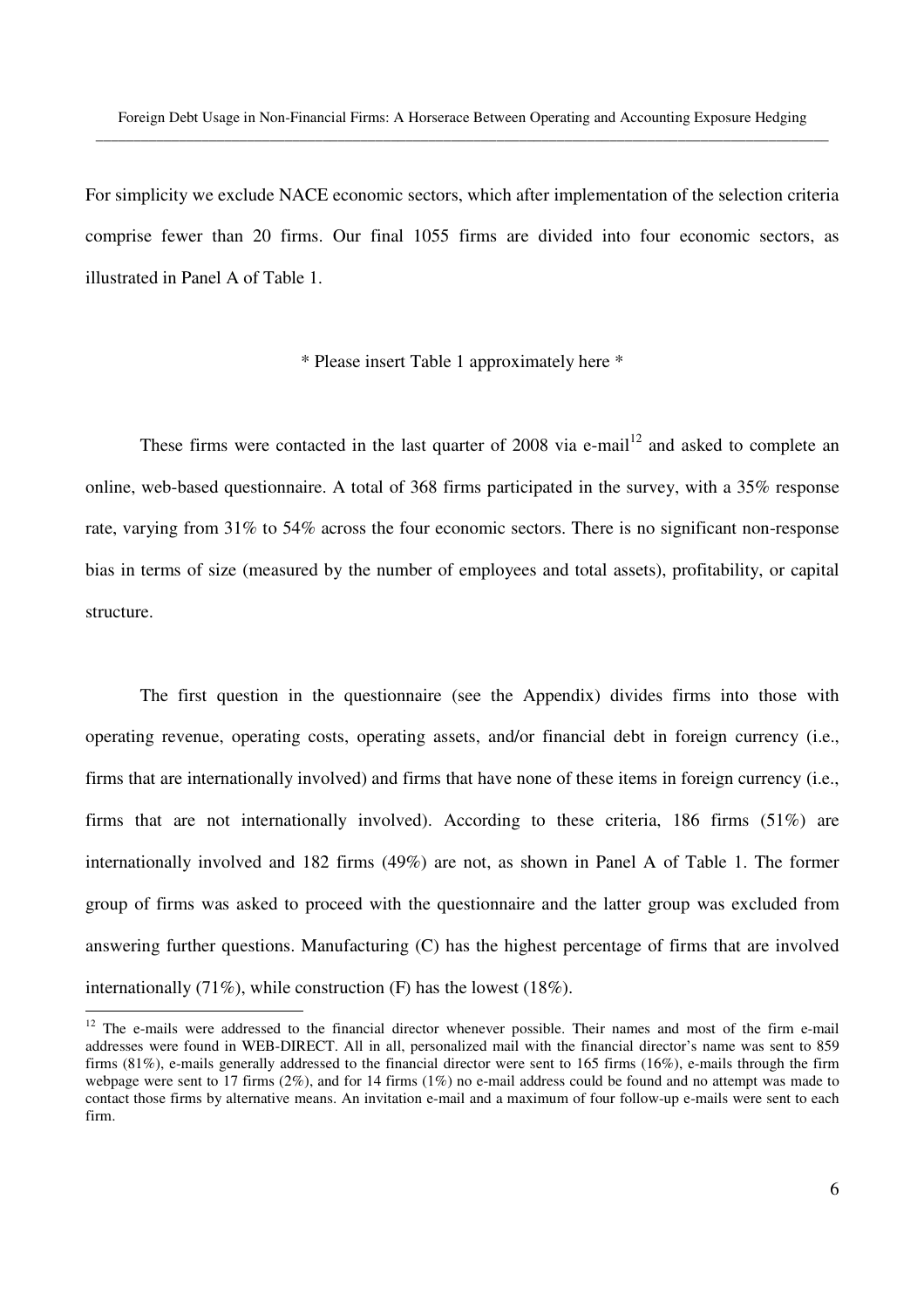The group of firms (182 firms) excluded from answering further questions and also excluded from further analysis comprises firms that have 1) no direct foreign exchange exposure from operating revenues, operating costs, and/or operating assets and, at the same time, 2) no foreign debt. Thus, the excluded group does not comprise firms with foreign debt or firms with a straightforward need for currency hedging in the form of direct exchange rate exposure from operations.<sup>13</sup>

Conversely, the group of firms (186 firms) that is the focus of this study comprises firms that 1) have direct foreign exchange exposure from operating revenues, operating costs, and/or operating assets and 2) may or may not have foreign debt. Since only a single firm has foreign debt without direct foreign exchange exposure from operating revenues, operating costs, or operating assets, for all practical reasons we can say that we have divided the group of respondents into two samples. These samples are more or less of equal size, where 1) one is characterized by firms that have no direct foreign exchange exposure or foreign debt and are therefore excluded from further analysis and 2) the other is characterized by firms that have direct foreign exchange exposure (except for one firm) and is the target for further analysis. By analyzing firms with direct foreign exchange exposure, we are not trying to generalize our results to firms without such direct exposure.

We investigate the following two competing hypotheses.

<sup>&</sup>lt;sup>13</sup> Indirect exposure may cause "domestic" firms to have exchange rate exposure (e.g., Aggarwal and Harper, 2010) so that our distinction between firms that have operating revenues, operating costs, operating assets, and/or financial debt in foreign currency and those that do not does not necessarily mean the latter group is comprised of firms without any kind of exchange rate exposure.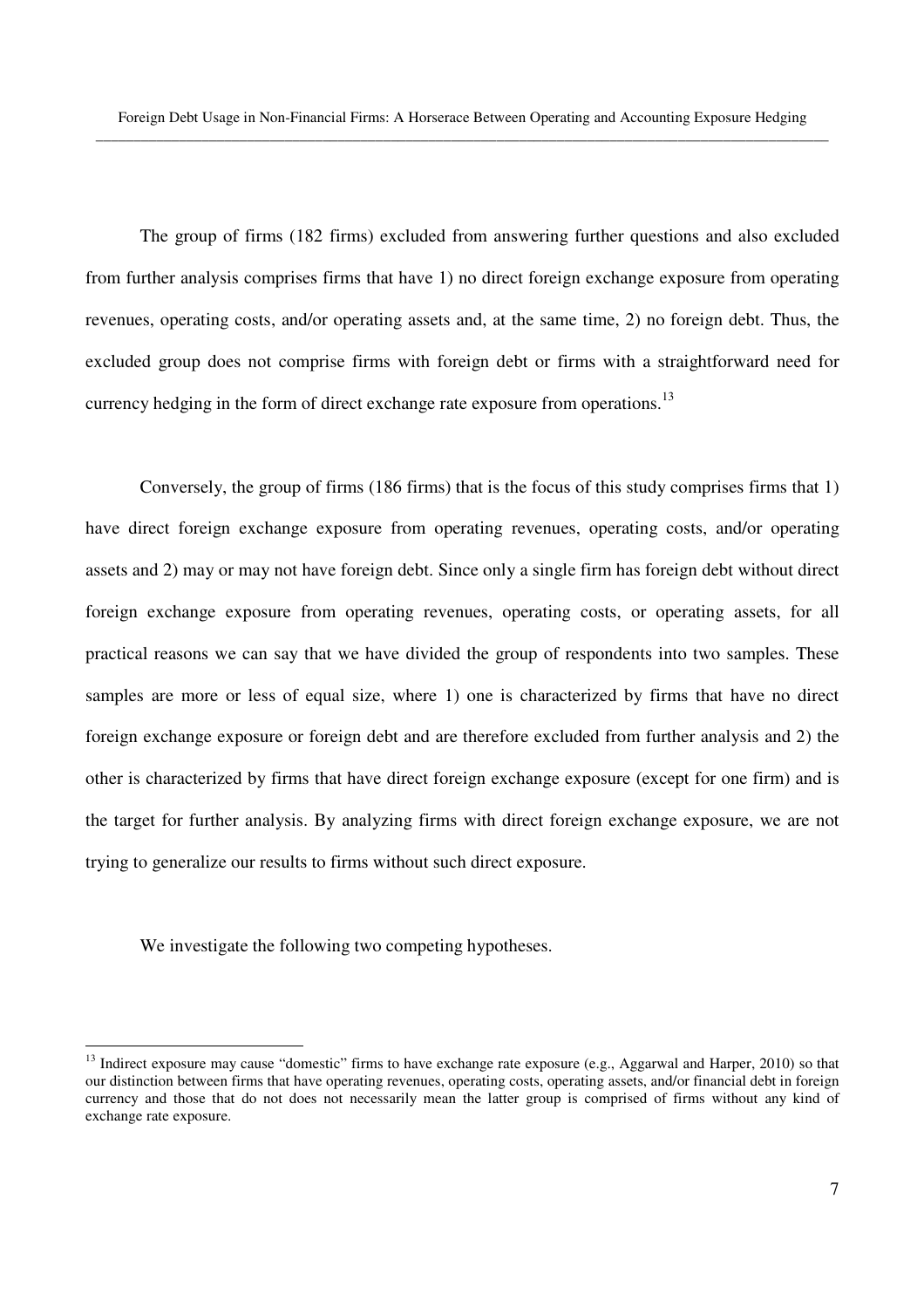*H1*: Non-financial firms use foreign debt to hedge operating income in foreign currency, in line with an operating exposure hedging hypothesis.

*H2*: Non-financial firms use foreign debt to hedge operating assets in foreign currency and foreign subsidiaries, in line with an accounting exposure hedging hypothesis.

Section 3 presents company characteristics and a univariate regression analysis and Section 4 presents a multivariate regression analysis. The regression analysis is performed using binary probit and ordinary least squares (OLS) regression analysis where the dependent variables are the use or nonuse of foreign debt (binary) and the extent of foreign debt usage (OLS), respectively. The following equation is estimated:

$$
FDEBTB{iorFDEBi} = C + \lambda_1 TOTALASSE\mathbf{S}_{i} + \lambda_2 RETURNEQUTY_{i}
$$
  
+  $\lambda_3 EQUITYRATD_i + \lambda_4 FREVENUES + \lambda_5 FCOSTS_i + \lambda_6 FASSETS_i$   
+  $\lambda_7 FCOUNTRIES + \lambda_8 Sector_i + \omega_i$  (1)

where

*FDEBTBIi* measures the use/non-use of foreign debt and is coded as one if the firm has foreign debt and zero otherwise (responses to Question 2),

*FDEBT<sup>i</sup>* measures the extent of foreign debt usage and is the percentage of the firm's consolidated financial debt in foreign currency (responses to Question 2, midpoints of intervals used),

*TOTALASSETS<sup>i</sup>* is the logarithm of total assets of the firm measured in millions of DKK,

 $RETUREQUITY_i$  is the firm's net income divided by its equity,

*EQUITYRATIOi* is the firm's equity divided by its total assets,

*FREVENUES<sub>i</sub>* is the percentage of the firm's consolidated operating revenues in foreign currency (responses to Question 2, midpoints of intervals used),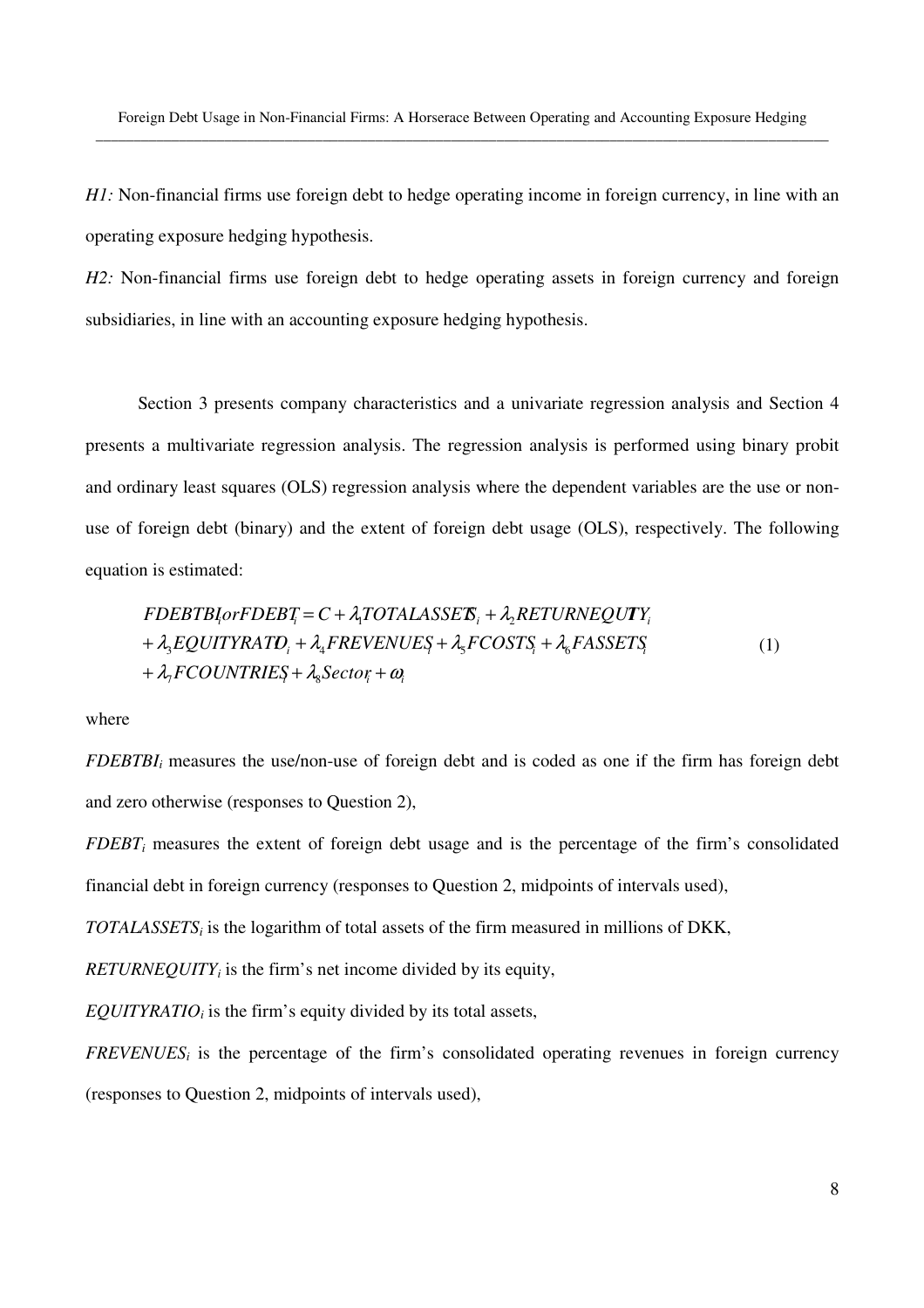*FCOSTS<sub>i</sub>* is the percentage of the firm's consolidated operating costs in foreign currency (responses to Question 2, midpoints of intervals used),

*FASSETS<sub>i</sub>* is the percentage of the firm's consolidated operating assets in foreign currency (responses to Question 2, midpoints of intervals used),

*FCOUNTRIES<sub>i</sub>* is the logarithm of the sum of the number of countries in which the firm has subsidiaries (responses to Question 6) plus one, and

Sector<sub>i</sub> represents the NACE classification codes F, G, and H+J+M+N, respectively (Manufacturing, C, being the default), coded as one if the firm belongs to the specific sector and zero otherwise.

Dolde and Mishra (2007) argue that firms face two stages of decision regarding the potential hedging of foreign exchange exposures: an initial hedging/no hedging decision based on benefits and costs and a subsequent hedging decision for the subsample of firms that choose to hedge in the first stage. In our context this corresponds to 1) the firms' decision to use or not to use foreign debt and 2) their decision regarding the extent of foreign debt usage. Thus, firms relevant at the second stage are those that choose to use foreign debt in the first stage. This exposes a possible sample selection bias when we investigate the extent decision. To account for this possibility we use Heckman's (1976, 1979) estimation method to calculate a correction term (Mill's lambda).

# **3. Univariate Analysis of Foreign Debt Usage**

The focus group in this study consists of 186 internationally involved firms (Table 1, Panel A). As can be seen from Panel B of Table 1, almost all of our sample firms have revenues and costs in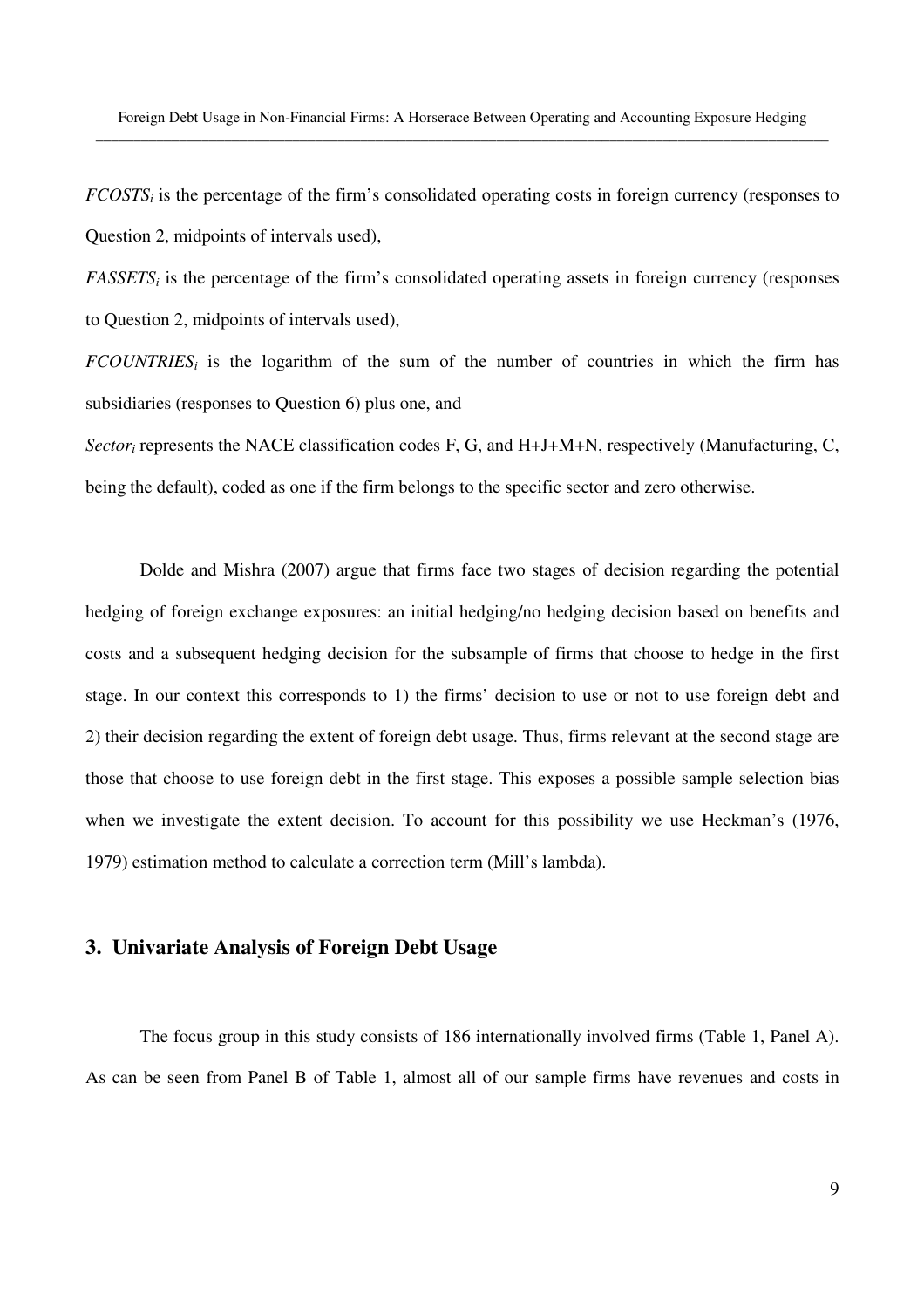foreign currency, three-quarters have operating assets in foreign currency, two-thirds use foreign debt, and two-thirds have foreign subsidiaries. As such, our sample of 186 firms is heavily involved internationally, not only in terms of the traditional measure of international involvement (operating revenue in foreign currency) but also more broadly. It is these specific components of broad international involvement and the implications of foreign debt usage that motivate our study and distinguish it from previous work. Table 2 reports descriptive statistics for the 186 sample firms (Panel A) and correlation coefficients for variables used in the subsequent multivariate regression analysis (Panel B). $^{14}$ 

## \* Please insert Table 2 approximately here \*

Table 3 reports the results of univariate analysis (*t*-statistics) on differences in the mean values of variables between the 129 firms (69%) that use foreign debt and the 57 firms (31%) that do not. The groups of users and non-users of foreign debt do not differ significantly with respect to size (total assets) or profitability (return on equity). However, users of foreign debt are more leveraged (lower equity ratio) and more internationally involved in terms of all of our four internationalization measures (operating revenues in foreign currency, operating costs in foreign currency, operating assets in foreign currency, and number of foreign subsidiaries).

## \* Please insert Table 3 approximately here \*

<sup>&</sup>lt;sup>14</sup> Our subsequent regression analysis uses the number of foreign countries in which the firm has subsidiaries as one of the internationalization measures; alternatively, we could have used the number of foreign subsidiaries. In the present study the two measures are close to identical (with a correlation coefficient of 0.99 for the logarithmic versions of the measures) and the conclusions of subsequent regression analysis are not affected by our choice.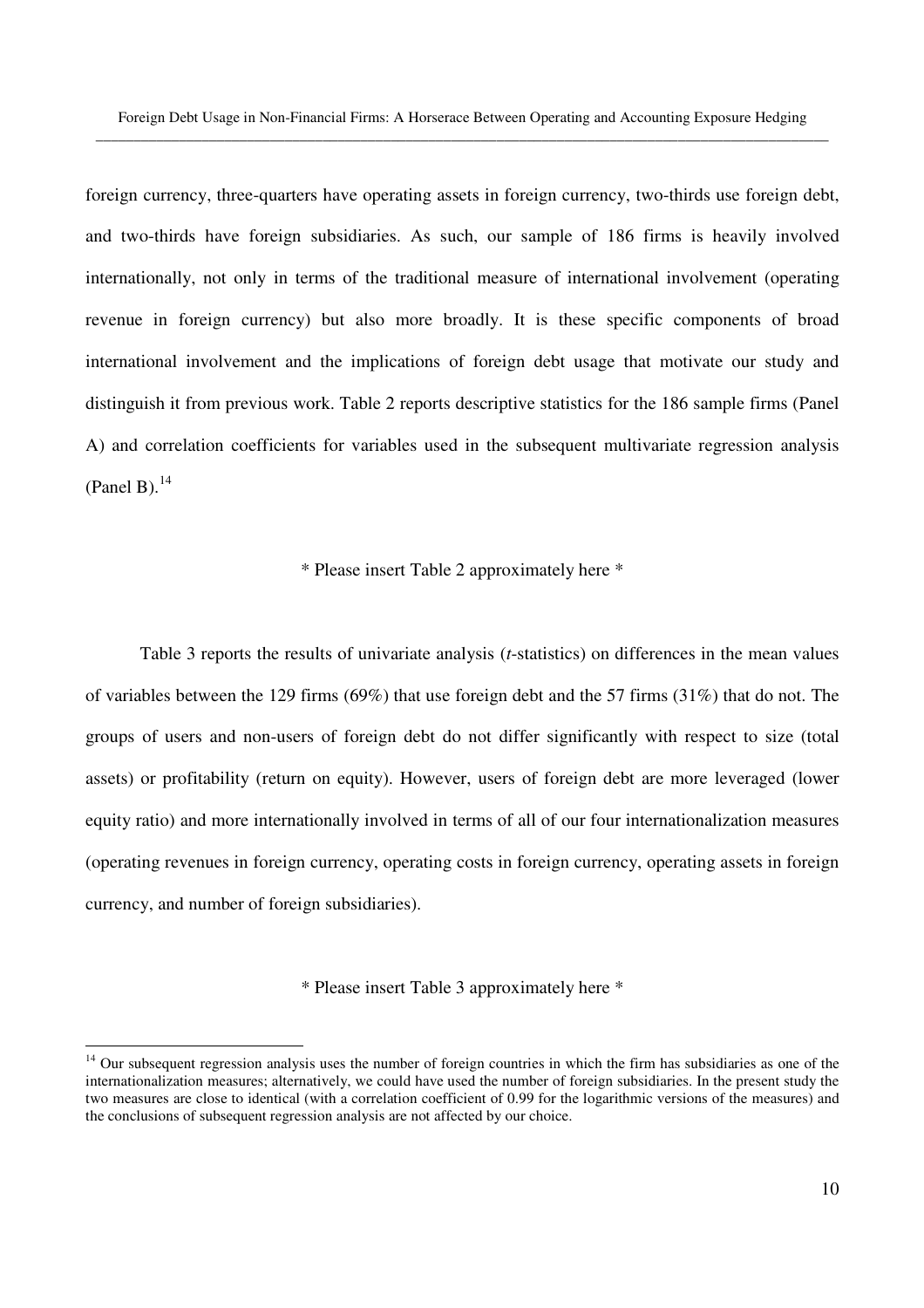Analyzing a sample of non-financial listed UK firms, Bradley and Moles (2002) find that 84% of the 202 firms that do have foreign subsidiaries use foreign debt, while only 20% of the 87 firms that do not have foreign subsidiaries use foreign debt. The corresponding figures in our sample are 80% of 121 firms and 49% of 65 firms. However, the results are only the reflection of a simple univariate analysis. If we go further and divide our sample into 1) the 31 firms that have neither foreign subsidiaries nor foreign operating assets and 2) the 155 firms that have foreign subsidiaries and/or foreign operating assets, we find that 10 out of 31 firms (32%) and 119 out of 155 firms (77%) use foreign debt.

## **4. Multivariate Analysis of the Determinants of Foreign Debt Usage**

We start the multivariate analysis by investigating separately the two stages of decisions firms make about foreign exchange exposure (Dolde and Mishra, 2007). We first investigate the qualitative decision of whether the benefits of a hedging program exceed its costs by analyzing this decision's determinants. If the benefits exceed the costs, then the firm will decide to manage foreign exposure. In our context this corresponds to the firm's decision to use or not use foreign debt, which is analyzed in Table 4. Dolde and Mishra (2007) argue that the second stage is a quantitative decision on the extent of hedging. In our context this decision corresponds to the amount of foreign debt and is analyzed in Table 5. The empirical findings of Géczy *et al.* (2007) support the separation of the use/non-use and extent decisions.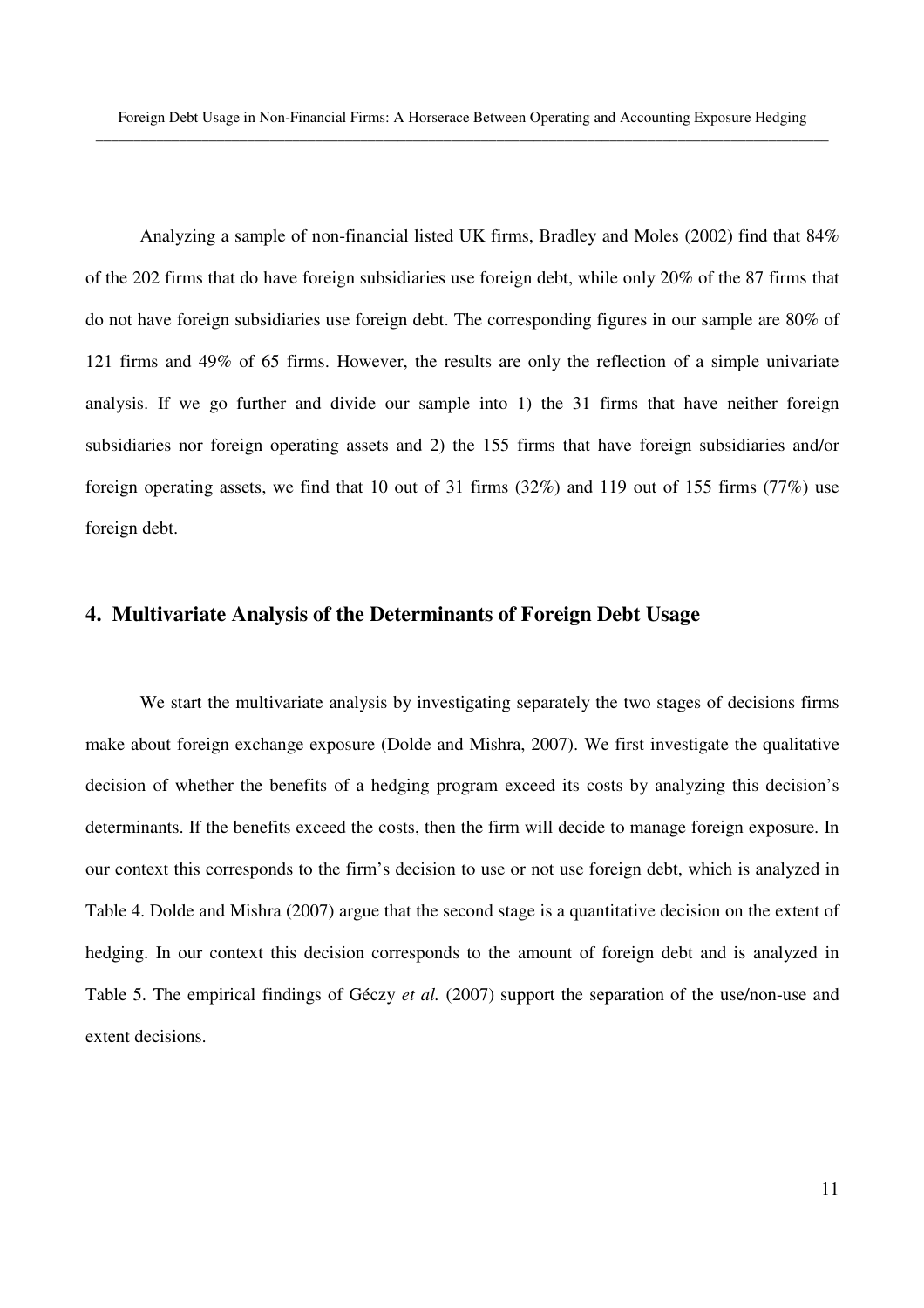Table 4 reports the results of the estimations of probit regressions on the determinants of foreign debt usage. Acknowledging possible multicollinearity between foreign exchange exposure variables due to high correlations, we initially use them one at a time (Models 1 to 4), with the last model (Model 5) incorporating all four internationalization variables. The dependent variable (*FDEBTBI*) in Table 4 is a binary variable coded as one if the firm uses foreign debt and zero otherwise.

### \* Please insert Table 4 approximately here \*

Table 4 shows a negative relation between equity ratio and foreign debt usage, which could be interpreted as support for a financial distress argument. Thus, Purnanandam (2008) finds that firms with tighter financial constraints/higher leverage are more likely to use foreign exchange derivatives for hedging purposes. However, George and Hwang (2010) show that firms with high financial distress costs choose low leverage and vice versa. The significant and negative relation between the equity ratio and foreign debt usage may simply reflect the fact that a certain amount of financial debt is a prerequisite for the issuance of foreign debt—a sort of convenience argument in line with the arguments of Clark and Judge (2008)—rather than being an argument for a low equity ratio triggering strong hedging needs. Thus, in relation to capital structure and its impact on foreign debt usage, we follow the reasoning that the tail does not wag the dog. We are aware that hedging (e.g., in the form of foreign debt) can increase a firm's optimal leverage by increasing debt capacity. However, such an increase does not depend on foreign debt per se because foreign exchange derivatives can lead to the exact same reduction in foreign exchange risk. Thus, we maintain that we have no serious simultaneity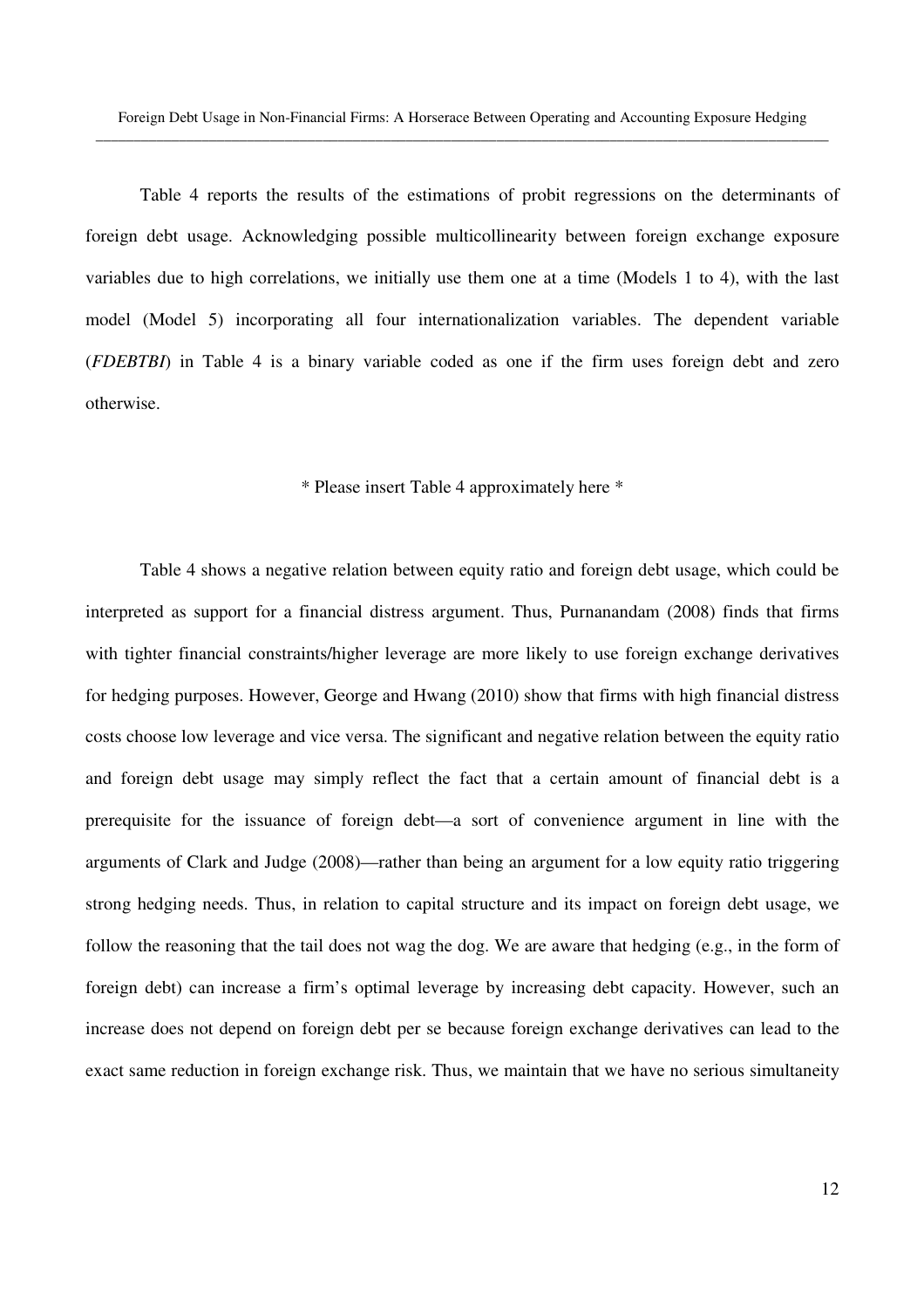issue here and suggest that *if* the firm has financial debt in its capital structure, the firm may want to have some of it denominated in foreign currency to manage its exchange rate exposure.

In Table 4, the coefficient estimates for all four of our internationalization variables are positive and strongly significant for Models 1 to 4. However, the significance seems to be due to omitted variable bias. Once we include all four internationalization parameters, Model 5 shows that the choice of whether to use foreign debt or not is only significantly linked to the number of countries in which the firm has foreign subsidiaries (*FCOUNTRIES*).<sup>15</sup>

Table 5 reports the results of the estimations of OLS regressions on the determinants of the extent of foreign debt usage. As previously mentioned, Table 5 excludes the 57 firms that have no foreign debt to strictly delineate between the use/non-use decision (Table 4) and the extent decision (Table 5). The structure of Table 5 follows that of Table 4 except that the new Model 6 is equivalent to Model 5 but includes Mill's lambda to account for potential selection bias.

\* Please insert Table 5 approximately here \*

Table 5 shows that the coefficient estimates for all our internationalization variables are positive and strongly significant for Models 1 to 4 (except for foreign subsidiaries) but Model 5 shows that once we reduce the omitted variable bias, foreign assets become the important explaining variable. In Tables 4 and 5 we follow, as already mentioned, the reasoning of Dolde and Mishra (2007), who argue that

<sup>&</sup>lt;sup>15</sup> We control for economic sector in Table 4 and subsequent tables. The coefficient estimates for the sector dummies do not exhibit a uniform pattern and the economic sector dummies do not seem to have an important impact on foreign debt usage. We therefore refrain from further comments on economic sectors and their possible impact on foreign debt usage.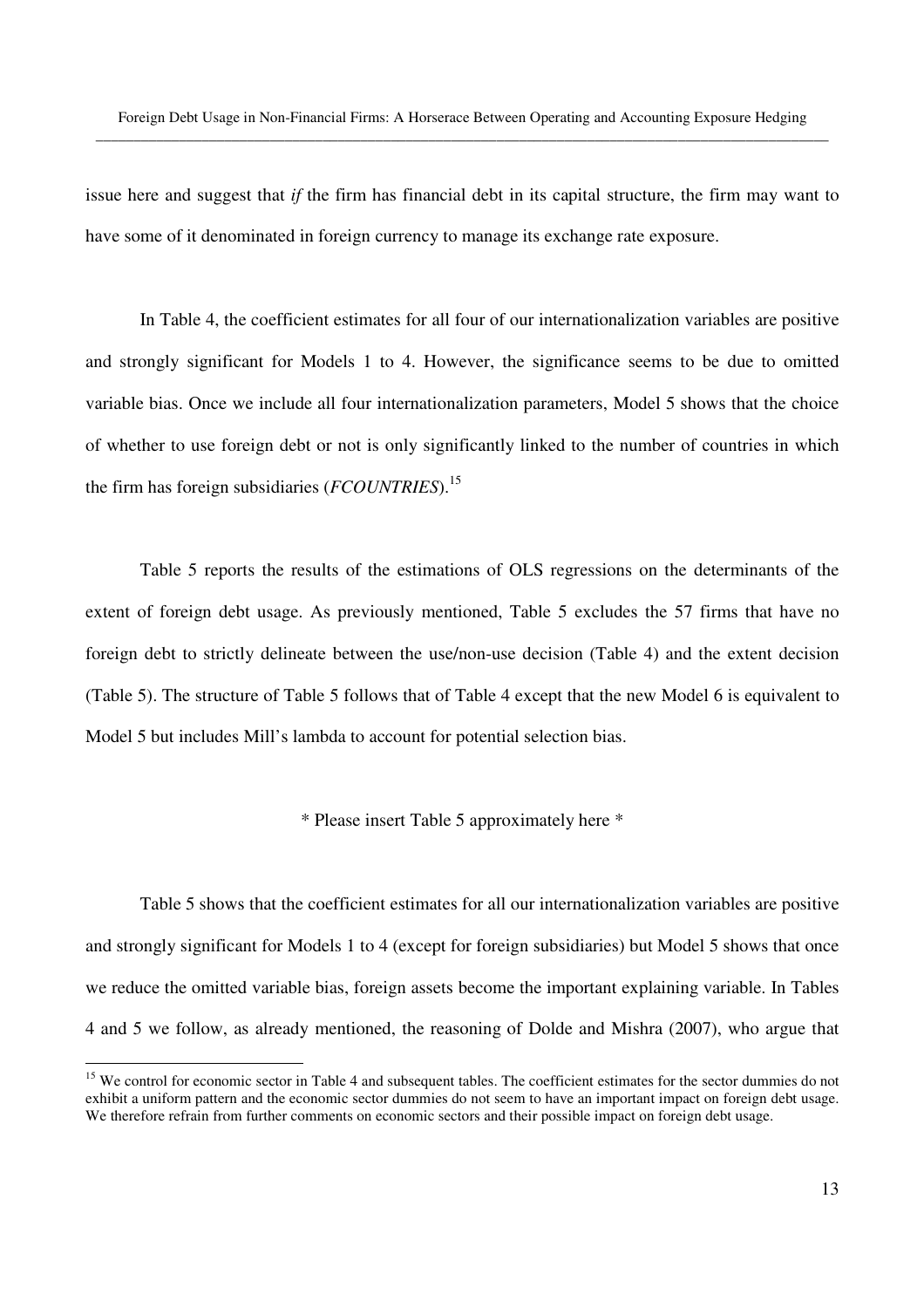firms face two stages of decisions about foreign exchange exposures: 1) a qualitative decision of whether the benefits of a hedging program exceed the costs (to use foreign debt or not; see Table 4) and 2) a quantitative decision on the extent of hedging (the amount of foreign debt; see Table 5). Thus, our second question is only measurable (and relevant) for the firms that choose to use foreign debt in the first stage. This could indicate a selection bias problem<sup>16</sup> and to correct for such bias we use Heckman's (1976, 1979) two-step estimation method. We first estimate the selection equation using a probit model and calculate a correction term (Mill's lambda) that accounts for the probability that the firm is being included in the subsample of firms that choose to use foreign debt.<sup>17</sup> We include this correction term in Model 6 in Table 5. As can be seen from this model, Mill's lambda is insignificant, which indicates that there is no significant selection bias and that the previous conclusions hold.

<sup>&</sup>lt;sup>16</sup> One may argue that in this case there is no potential sample selection problem. Heckman (1979) gives an example (among others) of migrant wages and states (page 153) that the "wages of migrants do not, in general, afford a reliable estimate of what nonmigrants would have earned had they migrated" and (pages 153-4) that "wage and earnings functions estimated on selected samples do not, in general, estimate population (i.e. random sample) wage functions. Comparisons of the wages of migrants with the wages of nonmigrants … result in a biased estimate of the effect of a *random* "treatment" of migration". There is an intuitive logic to this example. It may be that only the very intelligent or the very hungry emigrate. Whatever the reason, people who choose to migrate are not necessarily representative of those who choose not to migrate. Thus, it is misleading to assume that the nonmigrating person would have done just as well or as poorly as the migrant had the nonmigrant chosen to migrate. In the example above we cannot generalize the credentials of the sample of persons who chose to migrate to the entire population of migrants and nonmigrants. However, in our case of the use/non-use of foreign debt and extent of foreign debt usage, we are only interested in investigating the decisions of firms for which the extent decision is relevant. We are not interested in transferring our results to firms that choose, in their first stage, not to use foreign debt.

 $17$  To account for potential sample selection bias, we use Heckman's (1976, 1979) two-step estimation method, wherein we first estimate the selection equation using the probit model *USER<sub>i</sub>* = *Constant* +  $\lambda_i TOTALASSETS_i + \lambda_2 RETURNEQUITY_i +$  $\lambda_3$ EQUITYRATIO<sub>i</sub> +  $\lambda_4$ FREVENUES<sub>i</sub> +  $\lambda_5$ FCOSTS<sub>i</sub> +  $\lambda_6$ FASSETS<sub>i</sub> +  $\lambda_7$ FCOUNTRIES<sub>i</sub> +  $\lambda_8$ Sector<sub>i</sub>, where the sample selection indicator variable, *USER*<sup>i</sup> , takes the value of one if the firm uses foreign debt and zero otherwise. The probit model is equivalent to Model 5 in Table 4. After estimating the above probit model using the entire population of firms (186 firms), we calculate a correction term (Mill's lambda) that accounts for the probability that the firm is being included in the sample (129 firms). Mill's lambda is the ratio of the probability density function over the cumulative distribution function of a distribution. The magnitude and significance of Mill's lambda indicate sample selectivity. We include Mill's lambda as an independent variable in the regression on the extent of foreign debt usage (Model 6 in Table 5). An insignificant lambda coefficient implies there is no selection bias, that is, that the probability of using foreign debt has no bearing on the coefficients of the independent variables in the extent of foreign debt usage model. A significant coefficient of Mill's lambda in the regression indicates selection bias and that the coefficients of the model are biased. However, when we include Mill's lambda, the coefficients of the variables are unbiased. We calculated and included Mill's lambda for alternative models and tables with the same result as for Model 6 in Table 5, that is, no indication of selection bias and the results remain the same (not shown here for the sake of brevity but available from the authors on request).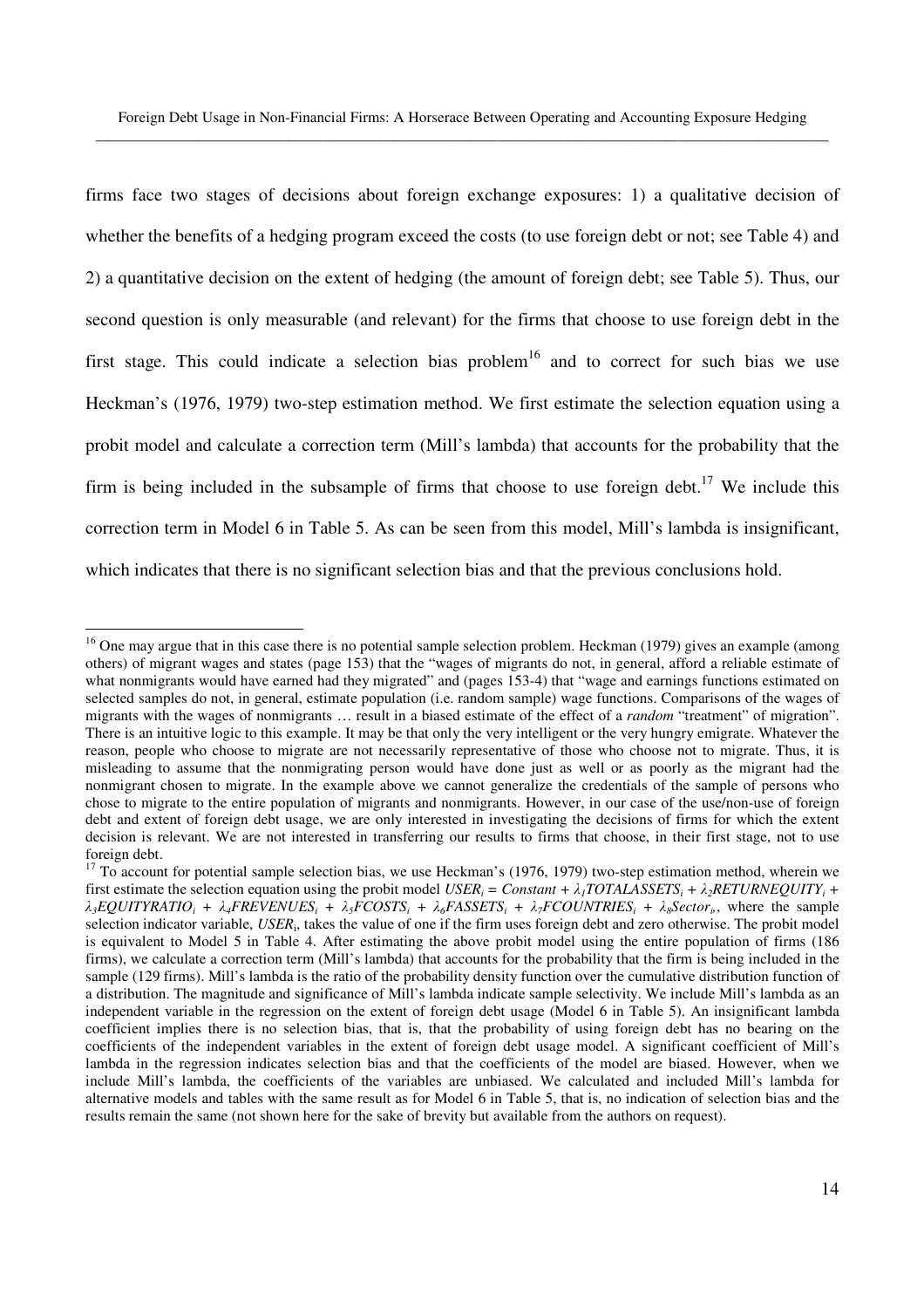# **5. Robustness of Results**

This section tests the robustness of our results reported in the previous section. The first test transforms our internationalization variables (*FREVENUES, FCOSTS, FASSETS,* and *FCOUNTRIES)*  into binary variables and log-transformed variables (Table 6)*.* The second test calculates alternative estimations for large and small firms separately (not tabulated here<sup>18</sup>). The third test uses alternative measures of foreign debt usage as our independent variable (foreign debt usage within the last year) and addresses potential bias from derivatives usage (Table 7).

*First*, we transform our four foreign exposure variables (*FREVENUES*, *FCOSTS*, *FASSETS*, and *FCOUNTRIES*) into four binary variables and re-estimate all equations using the structure of Model 5 from Tables 4 and 5. The results are reported for Models 1 and 2 in Table 6. Model 1 concerns the use/non-use decision (binary) and Model 2 concerns the extent decision (OLS). Foreign revenues (*FREVENUES*), foreign costs (*FCOSTS*), and foreign assets (*FASSETS*) are each coded as zero if they are less than 20% and one otherwise and foreign countries in which the firm has subsidiaries (*FCOUNTRIES*) are coded as zero if the firm has no foreign subsidiaries and one otherwise. Foreign subsidiaries and foreign assets comprise the most significant internationalization parameters, respectively, for the use/non-use of foreign debt and extent of foreign debt usage decisions.

\* Please insert Table 6 approximately here \*

 $18$  Generally, results that are not tabulated / shown are available from authors on request.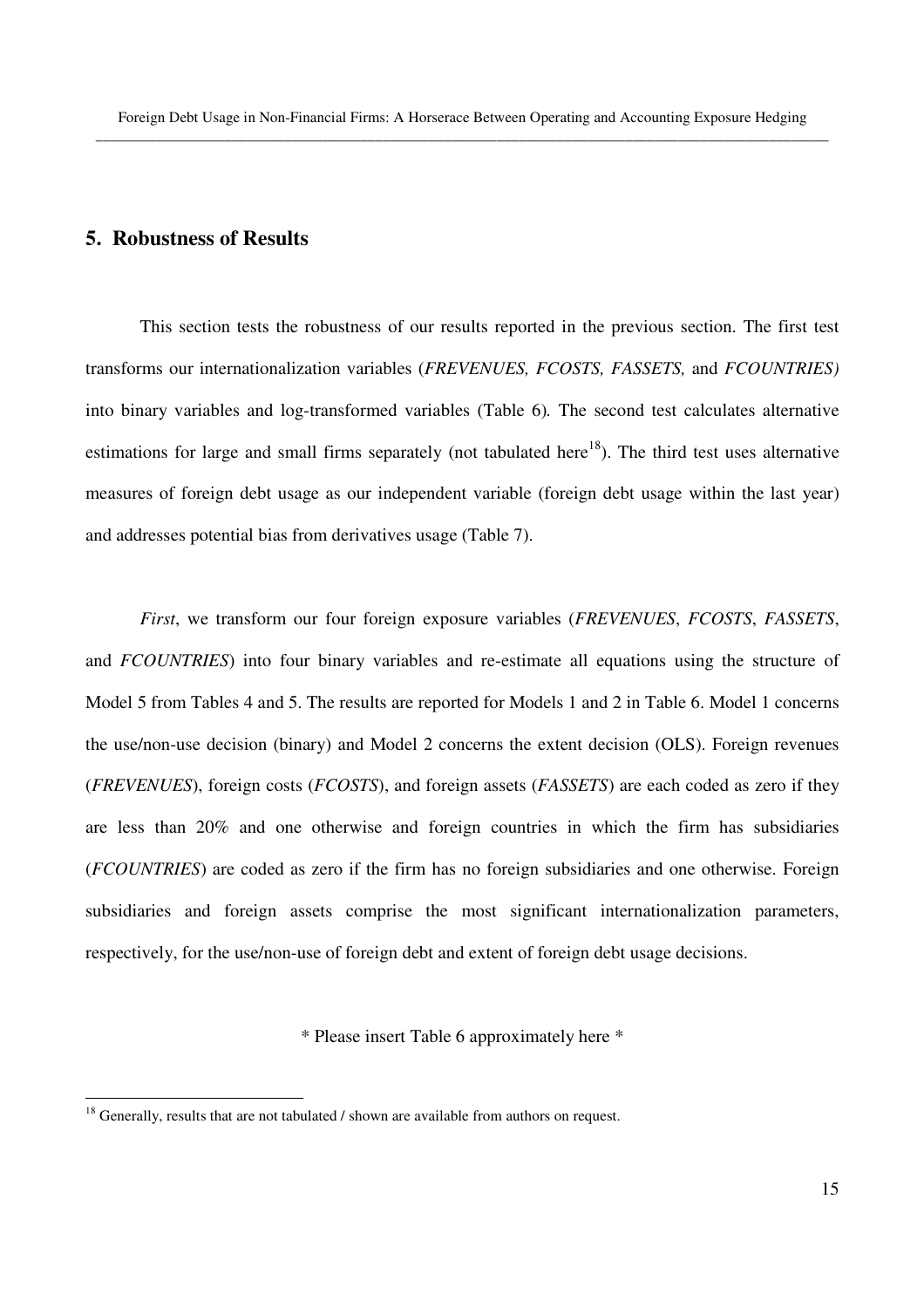When these binary internationalization variables are used, the coefficient estimate for foreign revenue becomes significant. To investigate this further and try to balance between not being too influenced by potential outliers, on the one hand, and not being too crude (the transformation to binary variables), on the other hand, we transform all our internationalization variables to a logarithmic version (logarithm of the sum of the original variable plus one) and re-estimate all the models. The results are reported for Models 3 and 4 in Table 6 and are similar to the original results for Model 5 in Tables 4 and 5.

*Second*, to test for robustness in relation to size, we re-estimate our models in two different size (*TOTALASSETS*) subsamples, i.e. for firms belonging to the half of our sample with the smallest firms and for firms belonging to the half of our sample with the largest firms. The results (not tabulated here for the sake of brevity) do not seem to be unduly driven by any one of the size segments. This finding suggests that our results may be transferable to firms that are either smaller or larger than the firms in our sample.

*Third*, we use alternative measures of foreign debt usage to test the robustness of our definition of the dependent variable in our regressions. Specifically, for Model 1 in Table 7, we investigate the determinants of whether a firm issued debt in foreign currency during the last year (as opposed to whether it has any foreign debt whatsoever).<sup>19</sup> Thus, we re-estimate our use/non-use model (Model 5 in

<sup>&</sup>lt;sup>19</sup> We also try an alternative approach in which we conduct an ordered probit regression analysis of the responses from Question 8 in the questionnaire. Specifically, the dependent variable in this approach is *FDEBTImportance<sup>i</sup>* , which measures the importance of foreign debt usage as an ordered variable, where  $1 =$  unimportant,  $2 =$  somewhat unimportant, 3  $=$  neither important nor unimportant,  $4 =$  somewhat important, and  $5 =$  important (according to the wording of Question 8).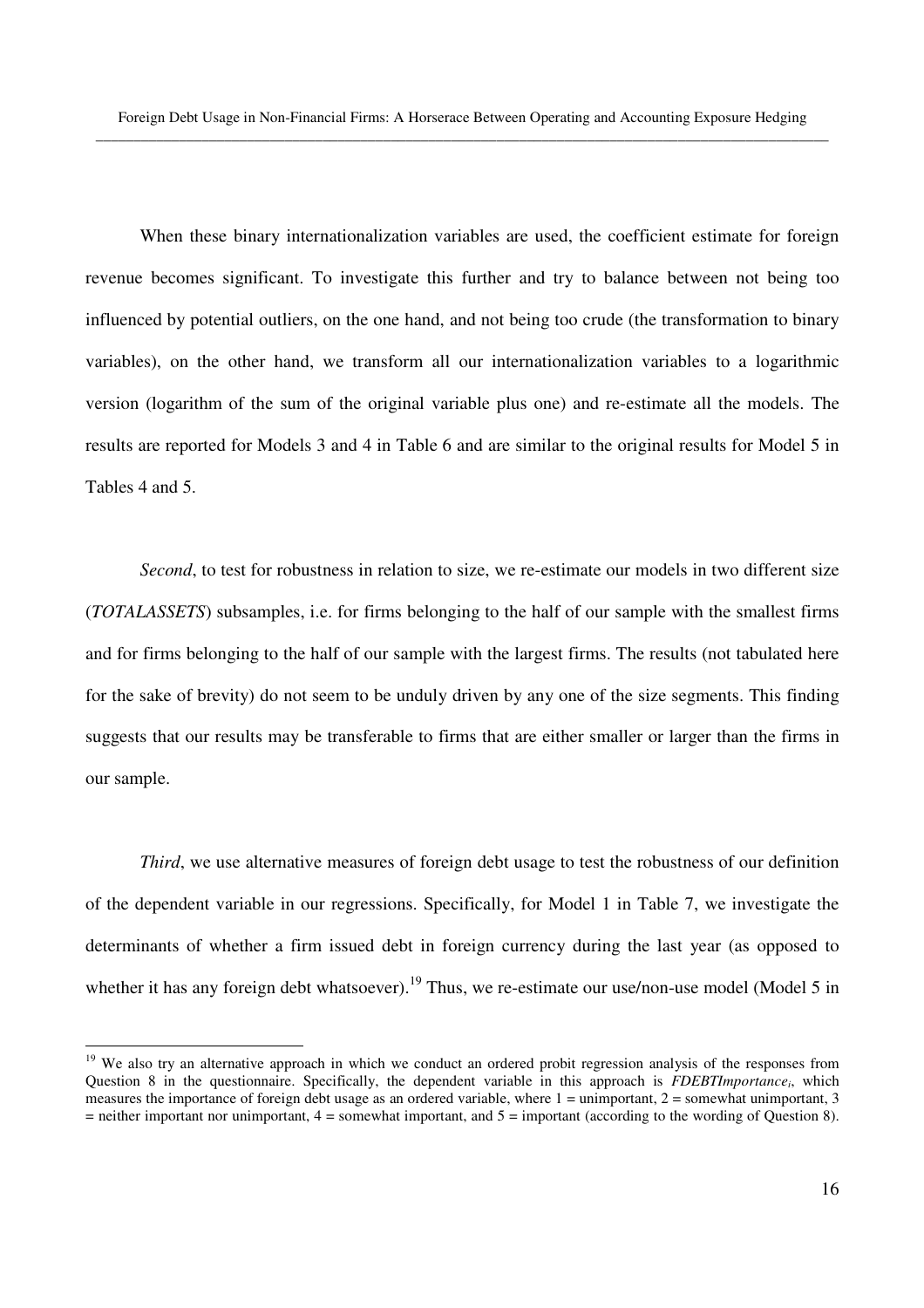Table 4) with a dependent variable coded as one if the firm issued foreign debt during the last year to manage foreign exchange risk and zero otherwise (Question 13). In our sample, 129 out of 186 firms (69%) use foreign debt (Table 4). Of these 129 firms, 92 (49% of the 186 firms) issued foreign debt during the last year. Thus, 37 firms (20% of the 186 firms) use foreign debt but did not issue foreign debt during the last year. The results of this different approach are in line with previous results. If we include a dummy for short-term currency derivatives usage (Question 13) in Model 1, it is insignificant. However, if we include a dummy for long-term currency derivatives usage (Question 13) in Model 1, it is positive and significant. Thus, while there seems to be no significant relation between the use of short-term currency derivatives and foreign debt (two "different" worlds), there seems to be one between long-term currency derivatives (most notably swaps) and foreign debt. If we run a regression with only the 47 firms that use long-term currency derivatives, none of our internationalization variables is statistically significant.

#### \* Please insert Table 7 approximately here \*

 Model 1 in Table 7 indicates that the size of the firm (*TOTALSSETS*) is not a significant factor in deciding foreign debt usage. This is in line with the ready access to foreign debt that is provided through the Danish banking sector even for small firms (e.g., Danish farmers) and individuals (mortgages). However, if we run Model 1 with derivatives usage (Question 13) as the dependent variable, we find the size of the firm is significant at the 5% level in explaining the use of short- and/or

The independent variables are identical to the variables of Model 1 in Table 7. We obtain qualitatively the same results as for Model 1 with significant coefficients for *EQUITYRATIO* (negative), *FASSETS* (positive), and *FCOUNTRIES* (positive) and insignificant coefficients for *FCOSTS* and *FASSETS*.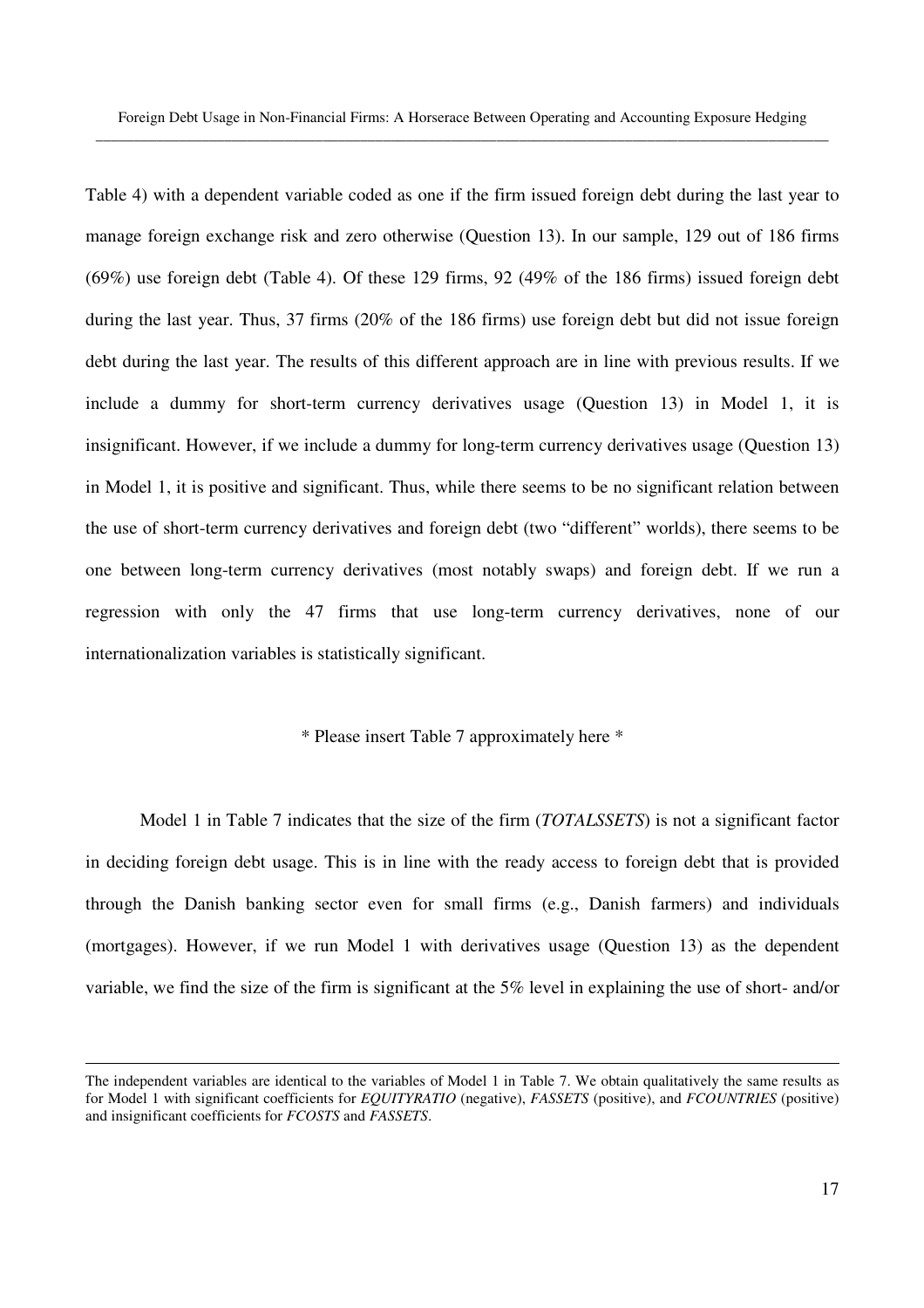long-term derivatives. Thus, size (economies of scale) seems to be an unimportant barrier in terms of foreign debt usage but not in term of derivatives usage.

 Models 2 and 3 in Table 7 use the setup from Model 1 for two subsamples of our 186 sample firms: the 139 firms that do not use long-term derivatives (Model 2) and the 72 firms that use neither short-term nor long-term derivatives (Model 3). Model 2 tests concerns of potential bias related to the use of currency swaps in our sample firms. Our previous analysis focuses on foreign debt (debt denominated in foreign currency) exclusively. However, debt denominated in home currency can be swapped into foreign currency through the use of foreign currency swaps. Conversely, debt denominated in foreign currency can be swapped into home currency debt.<sup>20</sup> We argue that our exclusion of currency swaps does not pose a serious challenge in our analysis. *First*, Danish mediumsized firms have ready access to home currency debt as well as foreign debt through banks. *Second*, the answers to Question 13 in the questionnaire allow us to investigate whether our results are unduly biased. Thus, the answers to Question 13 divide our 186 sample firms into 47 firms that used long-term currency derivatives (most notably currency swaps) within the last year and 139 firms that did not. Thus, the 139 firms are firms for which we know the use of currency swaps has not changed home currency debt into foreign debt or vice versa. The results for these 139 firms are reported in Model 2 and are for all practical purposes identical to those of Model 1.

 $20$  We focus on currency swaps (long-term currency derivatives) since these instruments are frequently used to convert debt denominated in one currency to debt effectively denominated in another currency. However, for very short-term debt forward contracts could serve the same purpose.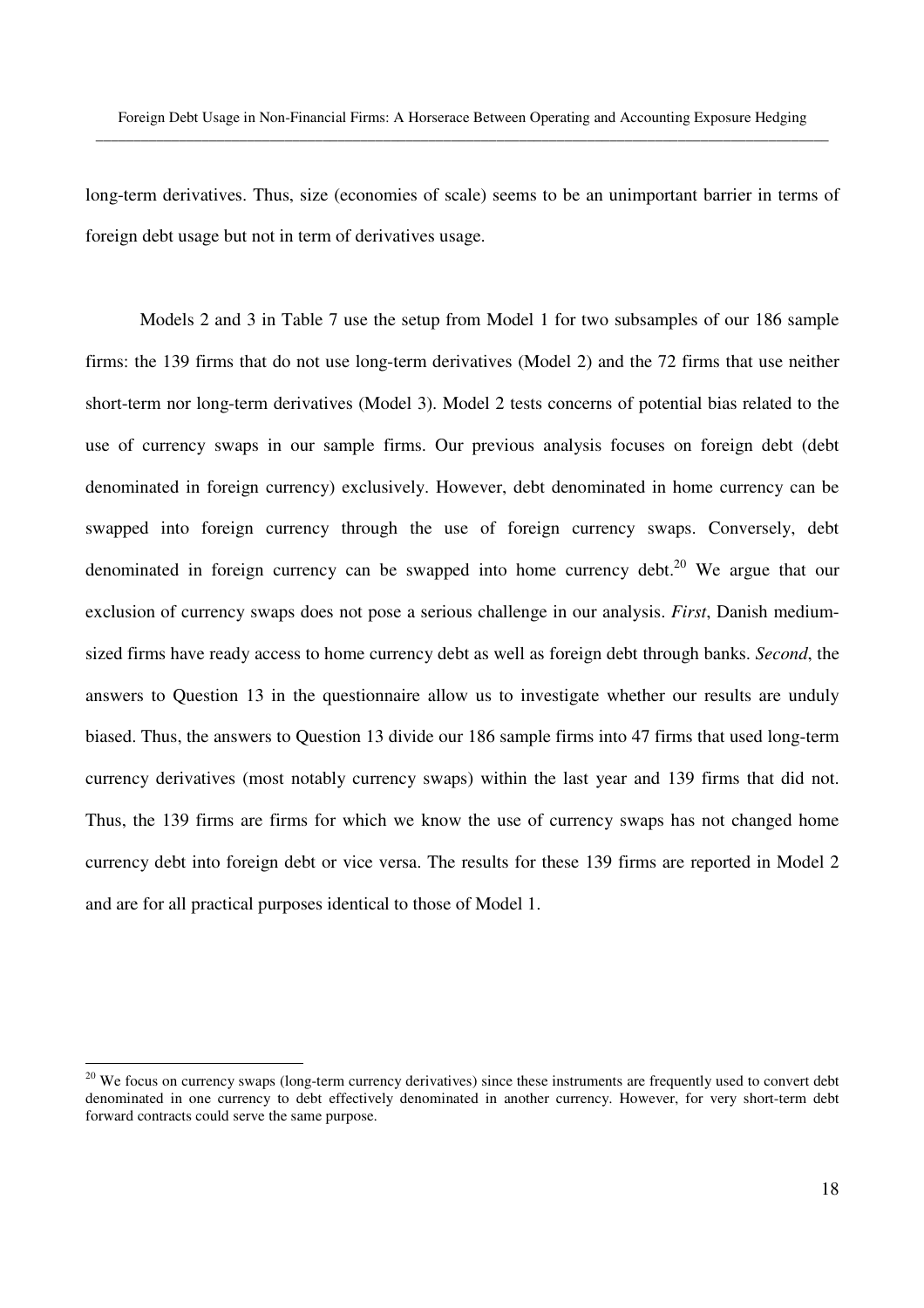In Model 3 in Table 7 we further restrict our sample and only investigate foreign debt usage for the minority of firms (72 firms) that used neither short-term nor long-term derivatives within the last year (Question 13). The model is not significant.<sup>21</sup>

We use the setup from Model 1 in Table 7 to further highlight differences in foreign debt usage, as opposed to the use of short-term (Model 4) and long-term (Model 5) currency derivatives. Specifically, in Models 4 and 5 we investigate the determinants of whether the firm used short-term or long-term currency derivatives during the last year (Question 13). In our sample, 102 out of 186 firms (55%) used short-term currency derivatives and 47 out of 186 firms (25%) used long-term currency derivatives during the last year. Model 4 shows that the use of short-term currency derivatives is significantly linked to firm size. Furthermore, Model 4 shows a positive relation between the use of short-term derivatives and foreign revenue, a negative relation between the use of short-term derivatives and foreign assets, and a positive relation between the use of short-term derivatives and foreign subsidiaries. Model 5 in Table 7 reports no significant coefficients (except the constant term).

Foreign debt usage could be influenced by factors other than foreign exchange exposure management concerns. If a large part of Danish foreign investments target less developed and more unstable countries, such factors could be a desire to reduce political risk and/or the availability of subsidized loans from host governments. However, figures from the Danish National Bank (Danmarks

 $21$  Model 3 is not significant. However, it indicates that the 72 firms that use neither short-term nor long-term derivatives use foreign debt to hedge foreign revenues. Difference-in-means tests (not shown for the sake of brevity) show that these 72 firms are significantly smaller and significantly less internationally involved (on three out of four internationalization measures) than the 114 firms that use short-term and/or long-term derivatives. In line with the reasoning of Dolde and Mishra (2007), these 72 firms choose not to use derivatives based on a cost/benefit analysis, given their limited size and exposure. We found previously that firm size is an important factor regarding derivatives usage but not foreign debt usage. Thus, these 72 firms choose foreign debt as their sole hedging instrument and hedge foreign revenues whereas the majority of firms (the 114 firms that also use derivatives) use foreign debt to hedge foreign assets and foreign subsidiaries.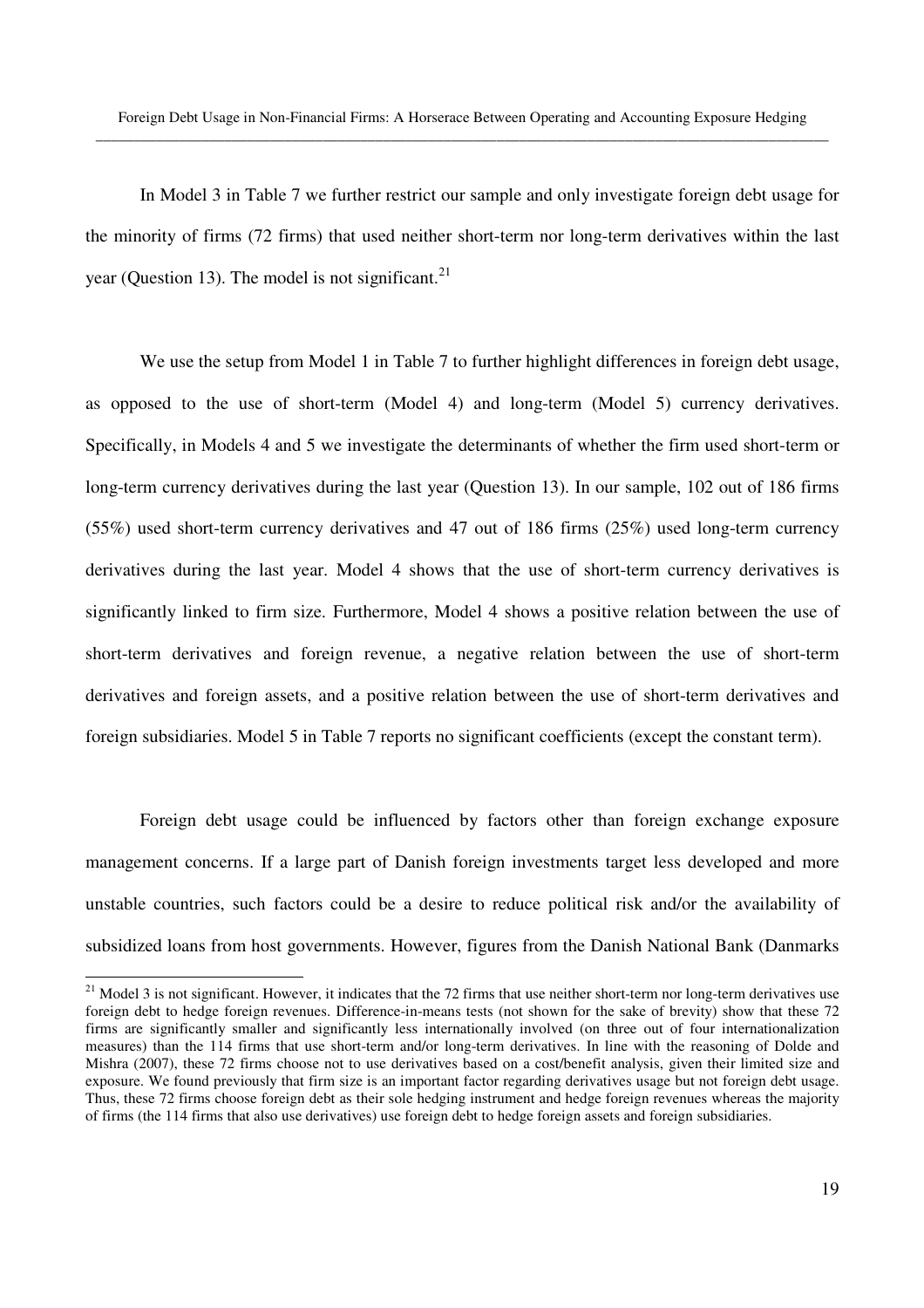Nationalbank) do not support such reasoning. Approximately three-fourths of the stock of Danish direct investments abroad is in Europe and one-tenth is in the United States. This leaves approximately 15% for the rest of the world, including Canada, Australia, and Japan. We do not have specific data on our sample firms but see no reason why our sample firms should deviate markedly from the country-level data.

# **6. Conclusions**

-

We investigate foreign debt usage among a sample of 186 internationally involved, mediumsized non-financial Danish firms through primary and secondary data. We find that for the majority of firms foreign debt usage is related to foreign operating assets and foreign subsidiaries, as opposed to foreign operating revenues. Our empirical results are consistent with the hypothesis that the majority of firms use foreign debt to hedge accounting exposure (foreign assets and subsidiaries) as opposed to operating exposure.

We discuss two alternative explanations that rely on potential data problems in relation to the right- and left-hand sides of Equation 1, respectively. First, foreign assets and foreign subsidiaries are important variables in determining foreign debt usage in the regressions but this does not necessarily imply that firms hedge accounting exposure. Under a Millerian<sup>22</sup> explanation firms hedge operating exposure, but in a present value sense rather than in a flow sense. Foreign assets and subsidiaries may then be better proxies for the present value of foreign net cash flows than the foreign sales ratio. An

 $22$  Culp and Miller (1994) argue that when hedging cash flows, one can deal with each cash flow separately or hedge their combined present value and that these methods are comparable.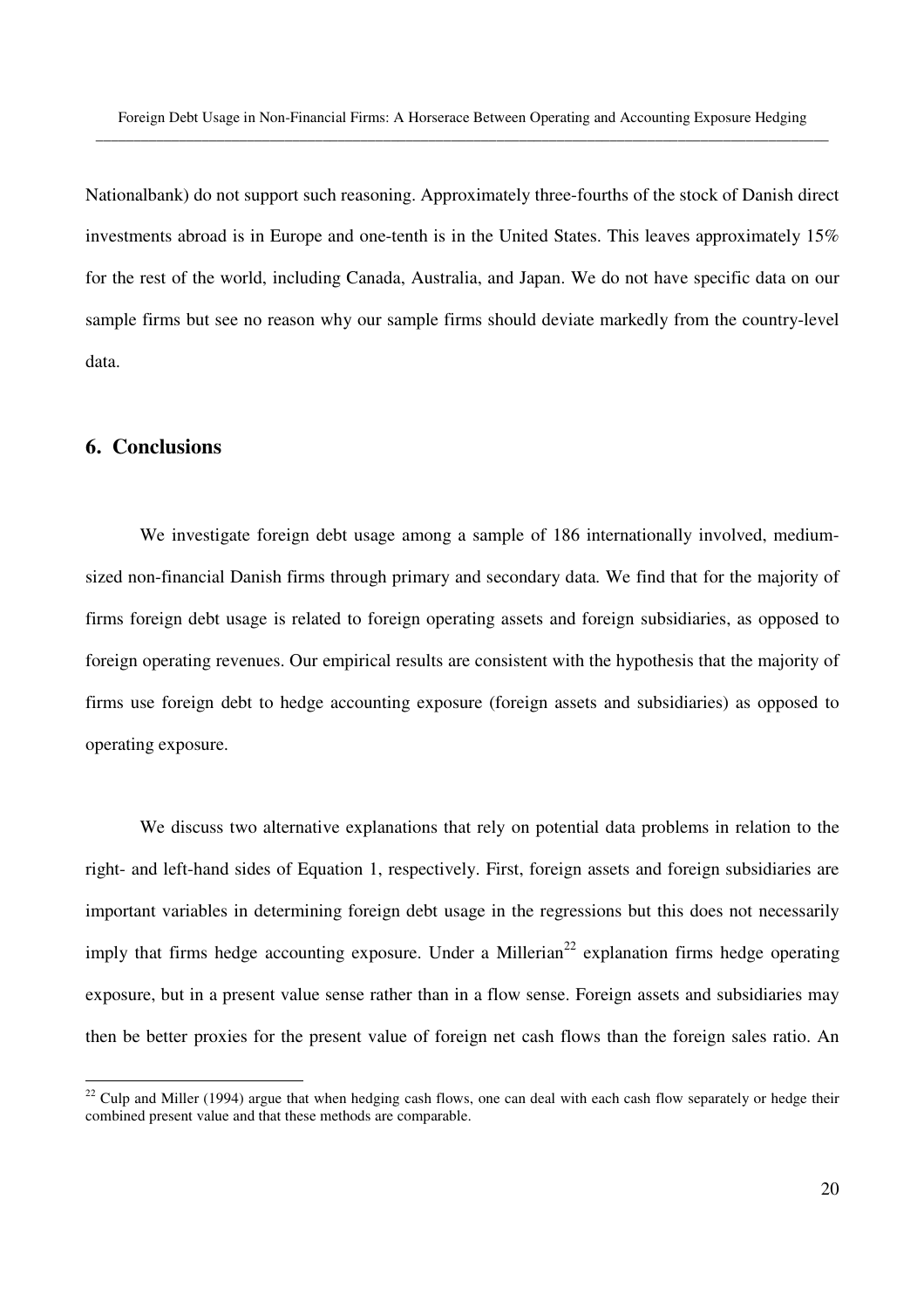objection to this line of reasoning is that present value hedging is more complicated and imperfect. However, also under a flow hedging perspective, exposure is measured with considerable imprecision. Thus, firm hedging is not related to last year's foreign revenue but, rather, to accounts receivables in foreign currency plus expected foreign sales net of foreign costs in a relevant but not readily defined future period. A second potential problem in relation to the right-hand side of the equation lies in the differential scaling, which can obscure the link between the non-scaled amounts. Thus, foreign operating revenue is scaled by total operating revenue, foreign financial debt is scaled by total financial debt, and foreign operating costs are scaled by total operating costs. Finally, foreign revenue is significant when we measure it with a dummy. The potential data problem in relation to the left-hand side of the equation lies in the foreign debt variable that ignores domestic debt swapped into foreign currency via either a swap or a forward sale. Thus, we investigate the firms that do not use currency derivatives and show that our results are robust.

In summary, the majority of firms seem to use foreign debt to hedge accounting exposure as opposed to operating exposure. However, given the potential data problems, we cannot discard alternative explanations. Thus, firms may hedge based on a present value perspective and we find that foreign assets and foreign subsidiaries are better proxies for such present values than current foreign sales.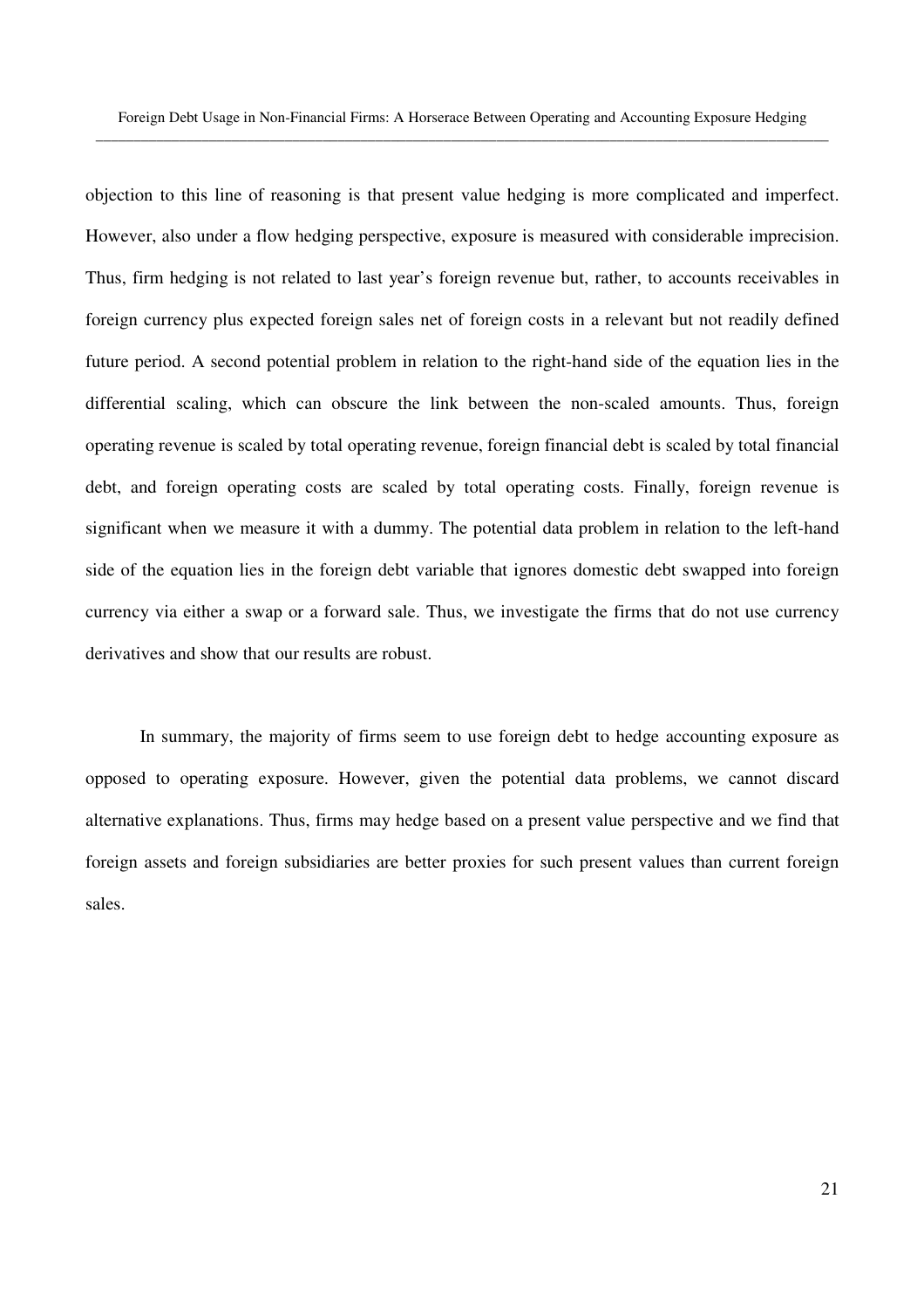# **Appendix**

#### Questions from the Questionnaire

1. Think about your company's operating revenues, operating costs, operating assets, and financial debt. Is at least one of these four categories to any degree denominated in a currency other than DKK? Yes/No.

 2. What percentage of your company's consolidated operating revenues, operating costs, operating assets, and financial debt is in foreign currency? (Please check the option in each row that is closest to your estimate.)

|                           |        |           |         |      |     | $0\%$ 1-20% 21-40% 41-60% 61-80% 81-99% 100% |  |
|---------------------------|--------|-----------|---------|------|-----|----------------------------------------------|--|
| Operating revenues $\Box$ |        | $\bullet$ | $\circ$ | 0    | O   |                                              |  |
| Operating costs           | $\Box$ | o         | $\Box$  | 0    | CD. |                                              |  |
| Operating assets          | O.     | m.        | $\Box$  | CD.  | O.  | C. D                                         |  |
| Financial debt            |        |           | I D.    | C 3. |     |                                              |  |

6. What is the number of foreign countries in which your company has subsidiaries? (Please select one answer.)

8. In order to manage the impact of exchange rate fluctuations on your company's operating cash flows or competitive position (i.e., operating exposure), how important are the following financial means for your company? (Please check one option in each row.)

|                                                                                                            | Important | Somewhat<br>important | Neither important<br>or unimportant | Somewhat<br>unimportant | Unimportant |
|------------------------------------------------------------------------------------------------------------|-----------|-----------------------|-------------------------------------|-------------------------|-------------|
| Short-sighted currency derivatives (forward<br>contracts $($ = "terminskontrakter" in Danish),<br>options) |           |                       |                                     |                         |             |
| Long-sighted currency derivatives (swaps)                                                                  |           |                       |                                     | О                       |             |
| Choice of the currency in which the<br>company's debt is denominated                                       |           |                       |                                     | О                       |             |

13. During the last year, has your company used currency derivatives or issued debt in foreign currency in order to manage foreign exchange risk? (Please check the appropriate option in each row.)

|                                                                                                       | Yes No              |  |
|-------------------------------------------------------------------------------------------------------|---------------------|--|
| Short-sighted currency derivatives<br>(forward contracts ( = "terminskontrakter" in Danish), options) | $\bullet$ $\bullet$ |  |
| Long-sighted currency derivatives (swaps)                                                             | O O                 |  |
| Debt in foreign currency                                                                              | $\circ$ $\circ$     |  |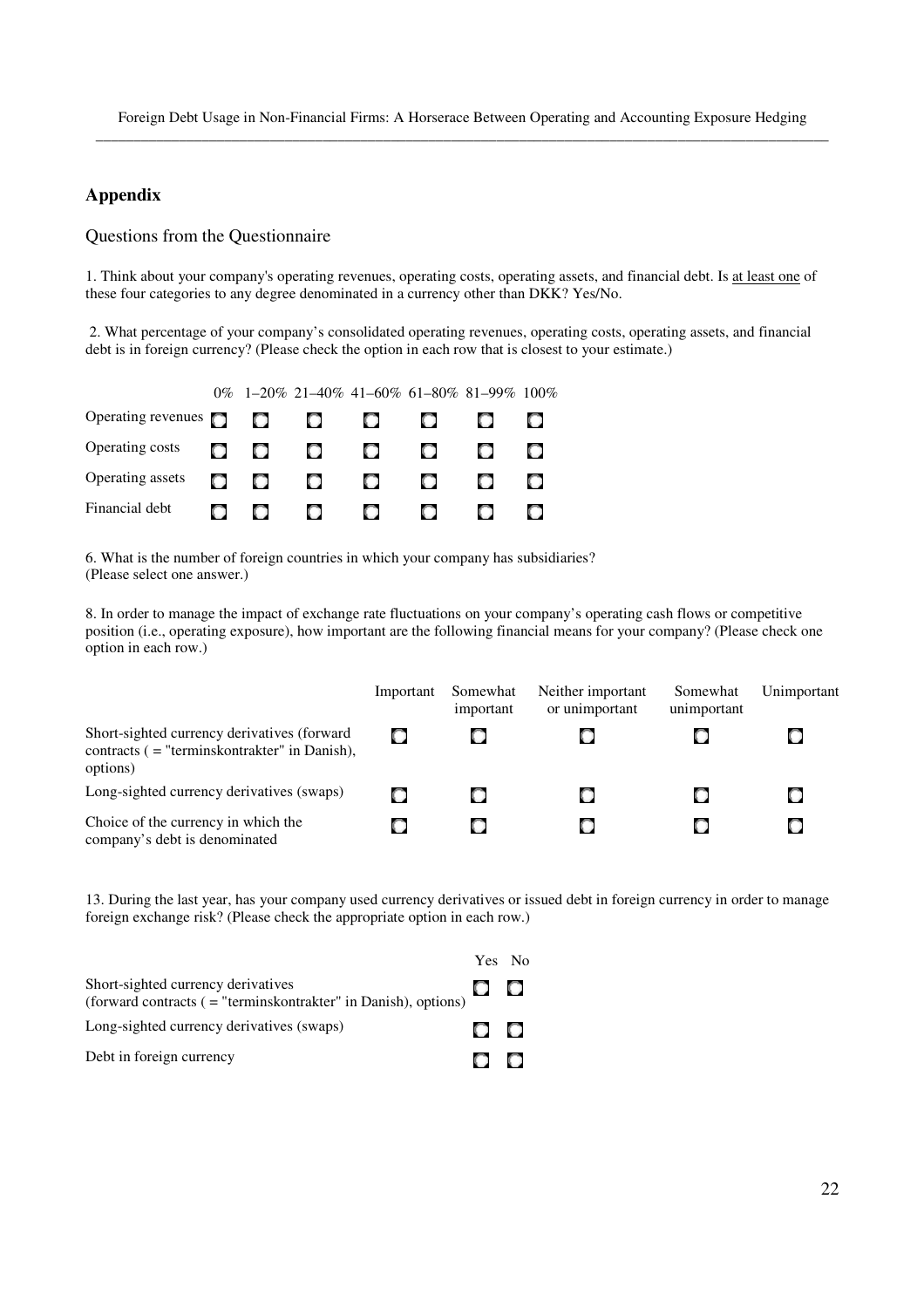## **References**

- Aabo, T., 'The importance of corporate foreign debt in managing exchange rate exposure in nonfinancial companies', *European Financial Management*, Vol. 12, 2006, pp. 633–49.
- Aabo, T. and Simkins, B., 'Interaction between real options and financial hedging: fact or fiction in managerial decision-making', *Review of Financial Economics*, Vol. 14, 2005, pp. 353–69.
- Aggarwal, R. and Harper, J.T., 'Foreign exchange exposure of "domestic" corporations', *Journal of International Money and Finance*, Vol. 29, 2010, pp. 1619–36.
- Allayannis, G., Brown, G.W. and Klapper, L.F., 'Capital structure and financial risk: evidence from foreign debt use in East Asia', *Journal of Finance,* Vol. 58, 2003, pp. 2667–709.
- Allayannis, G. and Ofek, E., 'Exchange rate exposure, hedging, and the use of foreign currency derivatives', *Journal of International Money and Finance*, Vol. 20, 2001, pp. 273–96.
- Bodnar, G.M., Hayt, G.S. and Marston, R.C., 'Wharton survey of financial risk management by US nonfinancial firms', *Financial Management*, Vol. 27, 1998, pp. 70–91.
- Bradley, K. and Moles, P., 'Managing strategic exchange rate exposures: evidence from UK firms', *Managerial Finance*, Vol. 28, 2002, pp. 28–42.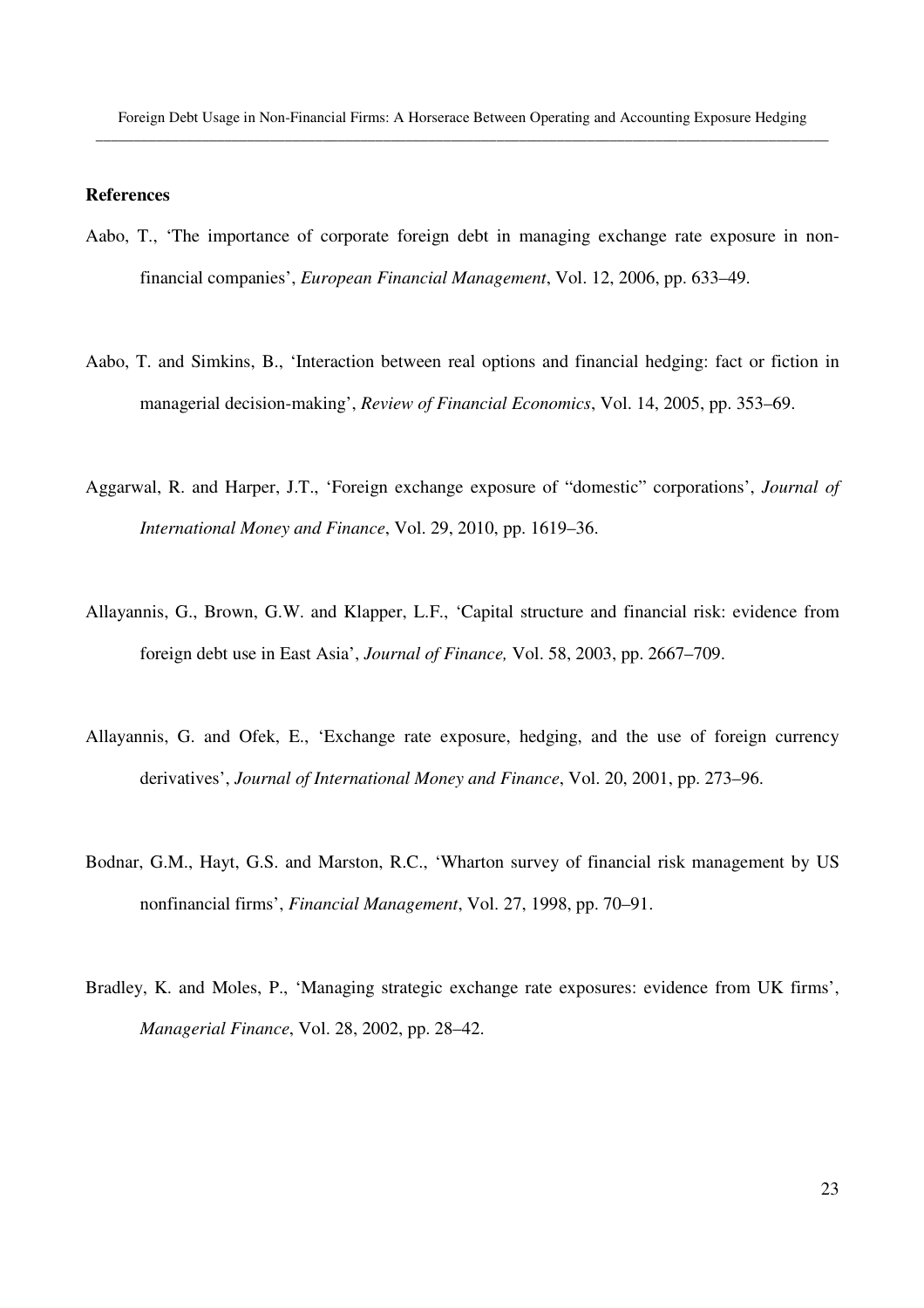- Clark, E., and Judge, A., 'The determination of foreign currency hedging: does foreign currency debt induce a bias', *European Financial Management*, Vol. 14, 2008, pp. 445–69.
- Clark, E., and Judge, A., 'Foreign currency derivatives versus foreign currency debt and the hedging premium', *European Financial Management*, Vol. 15, 2009, pp. 606–42.
- Culp, C.L. and Miller, M.H., 'Hedging a flow of commodity deliveries with futures: lessons from MG AG', *Derivatives Quarterly*, Vol. 1, 1994, pp. 7–15.
- Dolde, W. and Mishra, D.R., 'Firm complexity and FX derivatives use', *Quarterly Journal of Business & Economics*, Vol. 46, 2007, pp. 3–22.
- Eiteman, D.K., Stonehill, A.I. and Moffett, M.H., *Multinational Business Finance*, 12th edition (New Jersey: Prentice Hall, 2010).
- Froot, K.A., Scharfstein, D.S. and Stein, J.C., 'Risk management: coordinating corporate investment and financing policies', *Journal of Finance*, Vol. 48, 1993, pp. 1629–58.
- Géczy, C., Minton, B.A. and Schrand, C., 'Why firms use currency derivatives', *Journal of Finance*, Vol. 52, 1997, pp. 1323–54.
- Géczy, C., Minton, B. A. and Schrand, C., 'Taking a view: corporate speculation, governance, and compensation', *Journal of Finance,* Vol. 62, 2007, pp. 2405–43.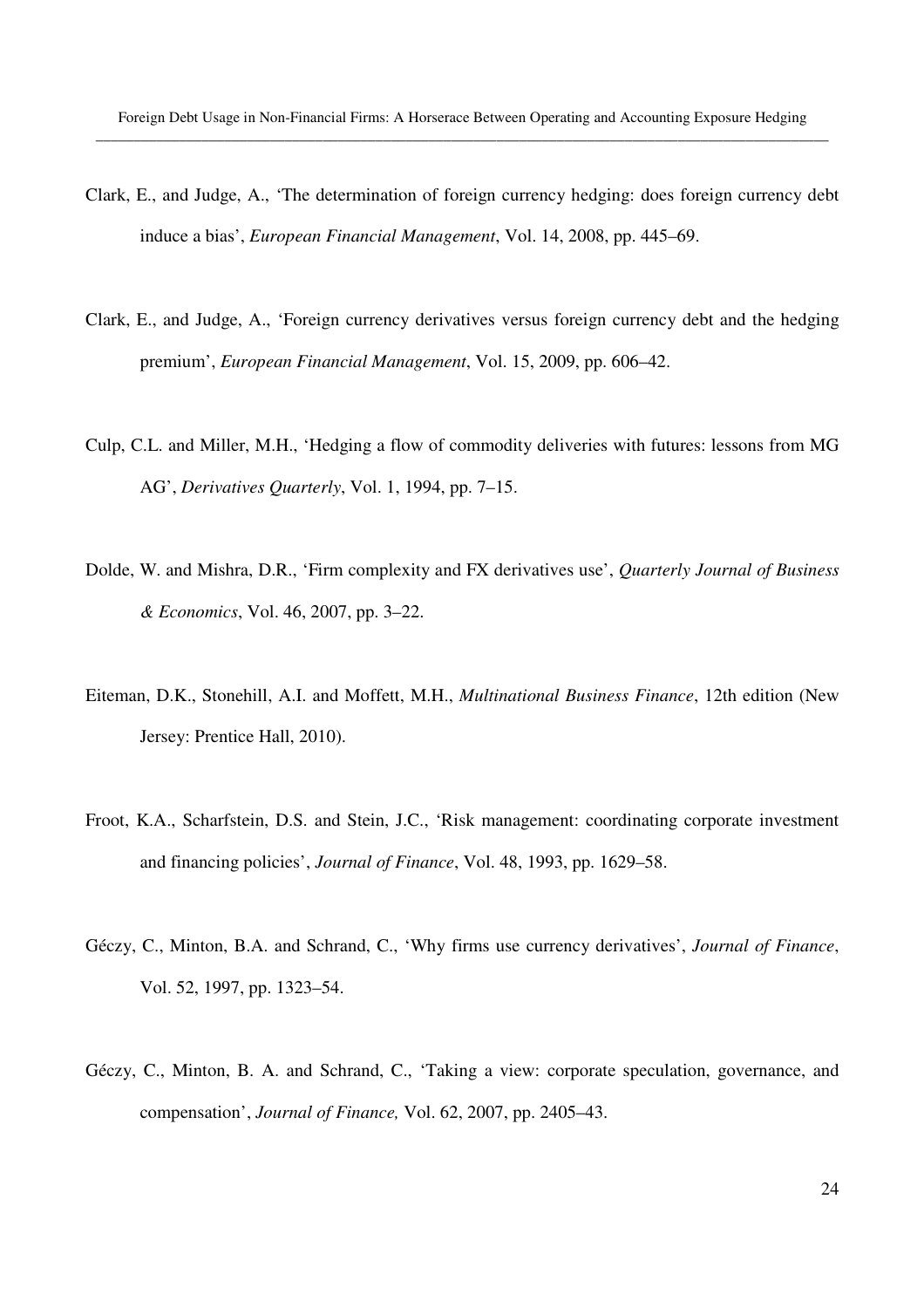- George, T.J. and Hwang, C., 'A resolution of the distress risk and leverage puzzles in the cross section of stock returns', *Journal of Financial Economics,* Vol. 96, 2010, pp. 56–79.
- Graham, J.R. and Harvey, C.R., 'The theory and practice of corporate finance: evidence from the field', *Journal of Financial Economics,* Vol. 60, 2001, pp. 187–243.
- Heckman, J.J., 'The common structure of statistical models of truncation, sample selection and limited dependent variables and a simple estimator for such models, *Annals of Economic and Social Measurement*, Vol. 5, 1976, pp. 475–92.
- Heckman, J.J., 'Sample selection bias as a specification error', *Econometrica*, Vol. 47, 1979, pp.153– 61.
- Keloharju, M. and Niskanen, M., 'Why do firms raise foreign currency denominated debt? Evidence from Finland', *European Financial Management*, Vol. 7, 2001, pp. 481–96.
- Lee, B. and Suh, J. 'Exchange rate changes and the operating performance of multinationals', *European Financial Management*', Vol. 17, 2010, pp. 1–29.
- Lins, K.V., Servaes, H. and Tamayo, A., 'Does fair value reporting affect risk management? International survey evidence', *Financial Management*, Vol. 40, 2011, pp. 525–51.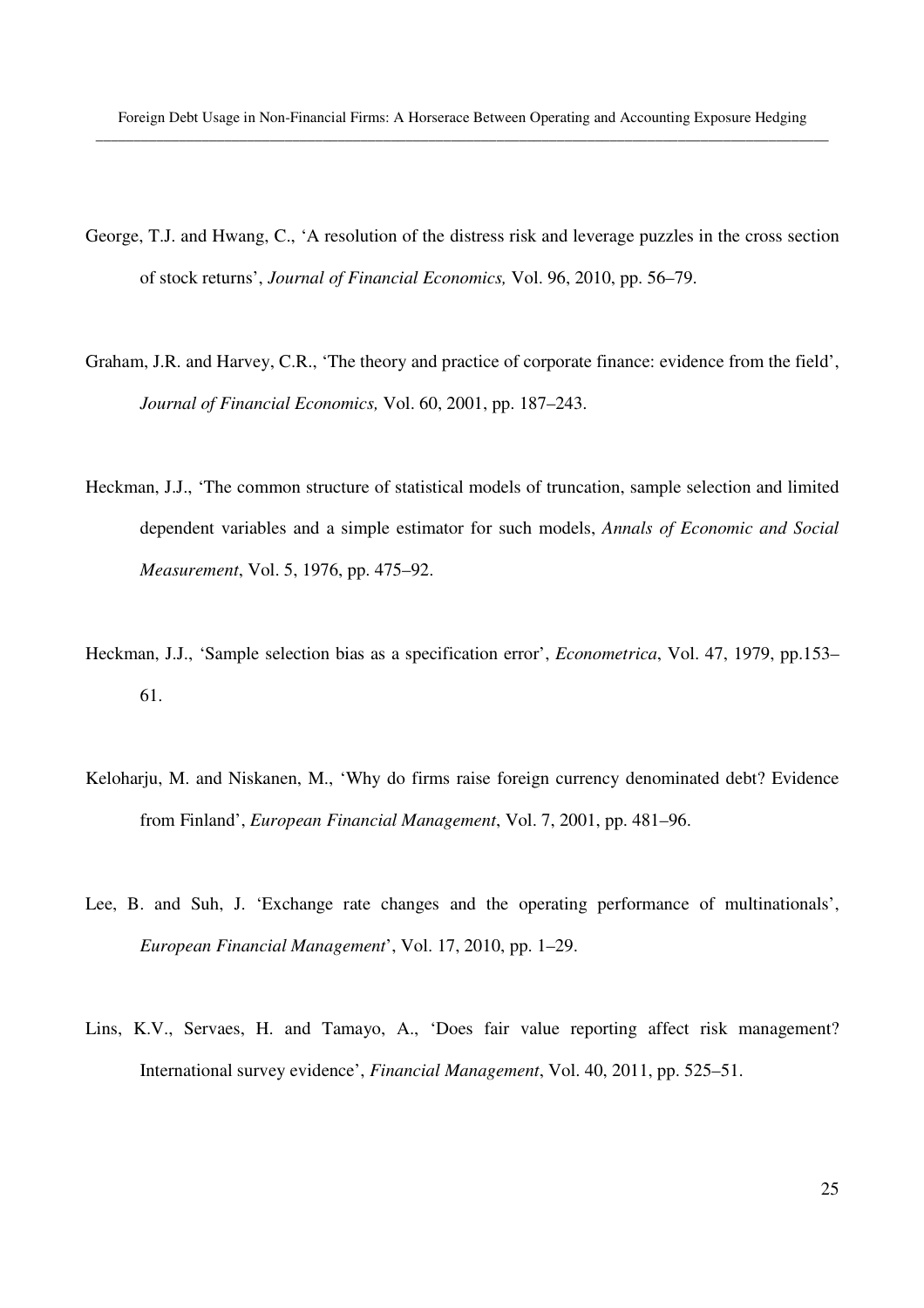- Muller, A. and Verschoor, W.F.C., 'European foreign exchange risk exposure', *European Financial Management*', Vol. 12, 2006, pp. 195–220.
- Purnanandam, A., 'Financial distress and corporate risk management: theory and evidence', *Journal of Financial Economics*, Vol. 87, 2008, pp. 706–39.
- Shapiro, A.C., 'Exchange rate changes, inflation, and the value of the multinational corporation', *Journal of Finance*, Vol. 30, 1975, pp. 485–502.
- Smith, C.W. and Stulz, R., 'The determinants of firms' hedging policies', *Journal of Financial and Quantitative Analysis*, Vol. 20, 1985, pp. 391–405.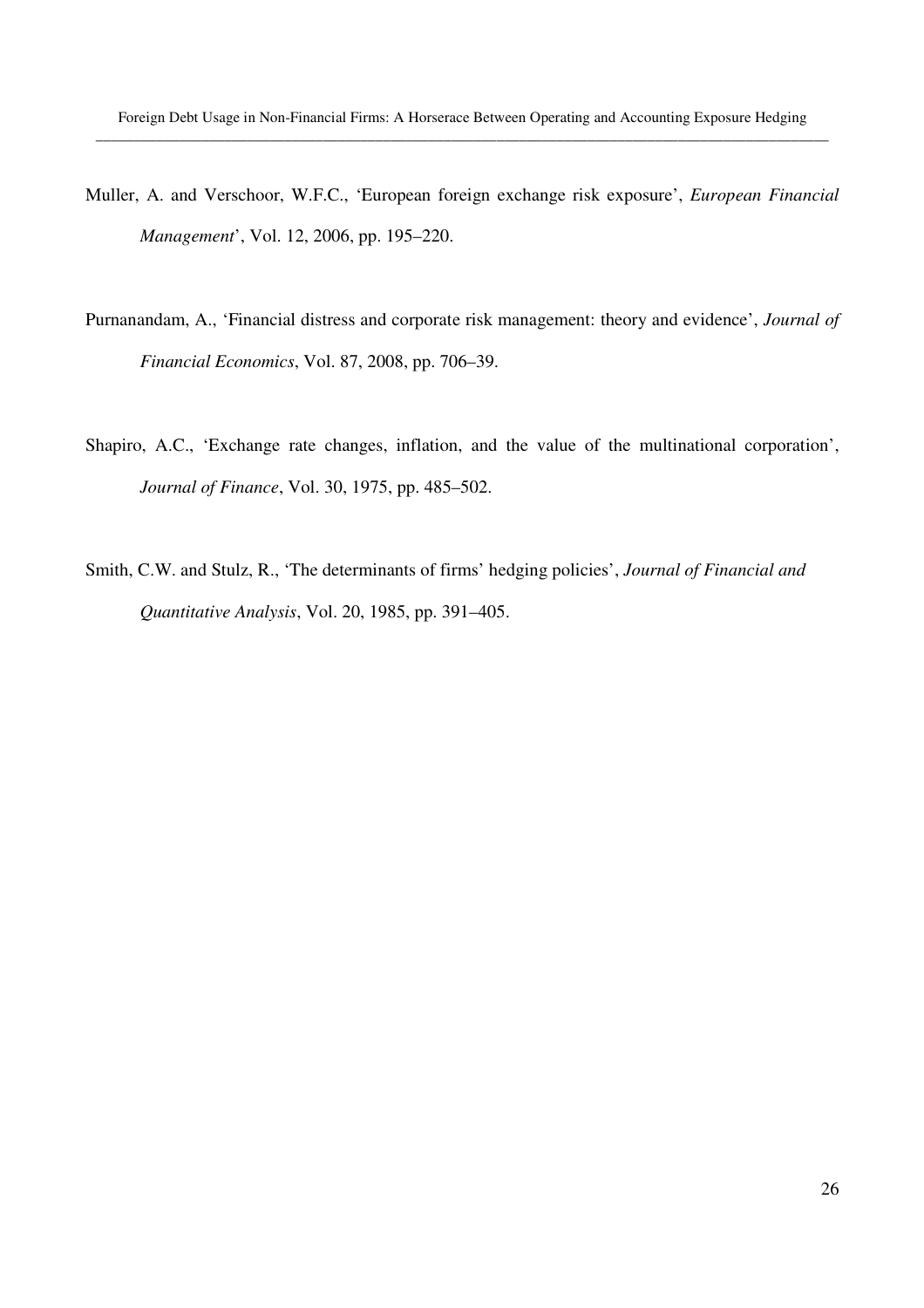Table 1. Summary statistics for the survey.

#### Panel A: Response rates

This panel lists survey results for Danish medium-sized non-financial firms. The firms are classified by economic sector (NACE). The population consists of 1055 firms; 368 firms responded, for a response rate of 35%. Of these 368 firms, 186 firms (51%) are internationally involved and 182 firms (49%) are not (Question 1). The relevant sample for the remainder of the paper comprises the 186 firms that responded to the questionnaire that are internationally involved. Other services (H+J+M+N) include transportation and storage (H), information and communication (J), professional, scientific, and technical activities (M), and administrative and support service activities (N).

|                             |      |       | Response | International operations |        |                |     |
|-----------------------------|------|-------|----------|--------------------------|--------|----------------|-----|
| Economic sector             | Pop. | Resp. | rate     | Yes                      |        | N <sub>o</sub> |     |
| Manufacturing $(C)$         | 455  | 140   | 31%      | 99                       | $71\%$ | 41             | 29% |
| Construction (F)            | 62   | 33    | 53%      | 6                        | 18%    | 27             | 82% |
| Wholesale and retail trade; |      |       |          |                          |        |                |     |
| Repair of motor vehicles    |      |       |          |                          |        |                |     |
| and motorcycles $(G)$       | 308  | 98    | 32%      | 44                       | 45%    | 54             | 55% |
| Other services $(H+J+M+N)$  | 230  | 97    | 42%      | 37                       | 38%    | 60             | 62% |
| Total                       | 1055 | 368   | 35%      | 186                      | 51%    | 182            | 49% |

#### Panel B: Summary statistics on international operations

This panel reports information on the internationalization of the firms in our sample. Information on variables is from responses to Questions 2 and 6 of the questionnaire (see the Appendix).

|                        | Percent in foreign currency |                     |         |           |          |       |                 |                     |
|------------------------|-----------------------------|---------------------|---------|-----------|----------|-------|-----------------|---------------------|
|                        | <u>0</u>                    | $1 - 20$            | -40     | $41 - 60$ | 61-80    | 81-99 | 100             | $\underline{\rm N}$ |
| Operating revenues     | 13                          | 37                  | 22      | 36        | 36       | 38    | 4               | 186                 |
|                        | 7%                          | 20%                 | 12%     | 19%       | 19%      | 20%   | $2\%$           | 100%                |
| <b>Operating costs</b> |                             | 65                  | 41      | 45        | 18       | 10    | $\theta$        | 186                 |
|                        | 4%                          | 35%                 | 22%     | 24%       | 10%      | 5%    | $0\%$           | 100%                |
| Operating assets       | 49                          | 61                  | 32      | 23        | 14       | 6     |                 | 186                 |
|                        | 26%                         | 33%                 | 17%     | $12\%$    | 8%       | 3%    | $1\%$           | 100%                |
| Financial debt         | 57                          | 51                  | 31      | 26        | 13       | 8     | 0               | 186                 |
|                        | 31%                         | 27%                 | 17%     | 14%       | 7%       | 4%    | $0\%$           | 100%                |
|                        |                             | Number of countries |         |           |          |       |                 |                     |
|                        | $\underline{0}$             |                     | $2 - 3$ | $4 - 6$   | $7 - 10$ |       | $11-25$ 26-50 N |                     |
| Foreign subsidiaries   | 65                          | 35                  | 33      | 29        | 17       | 5     | $\overline{2}$  | 186                 |
|                        | 35%                         | 19%                 | 18%     | 16%       | 9%       | 3%    | $1\%$           | 100%                |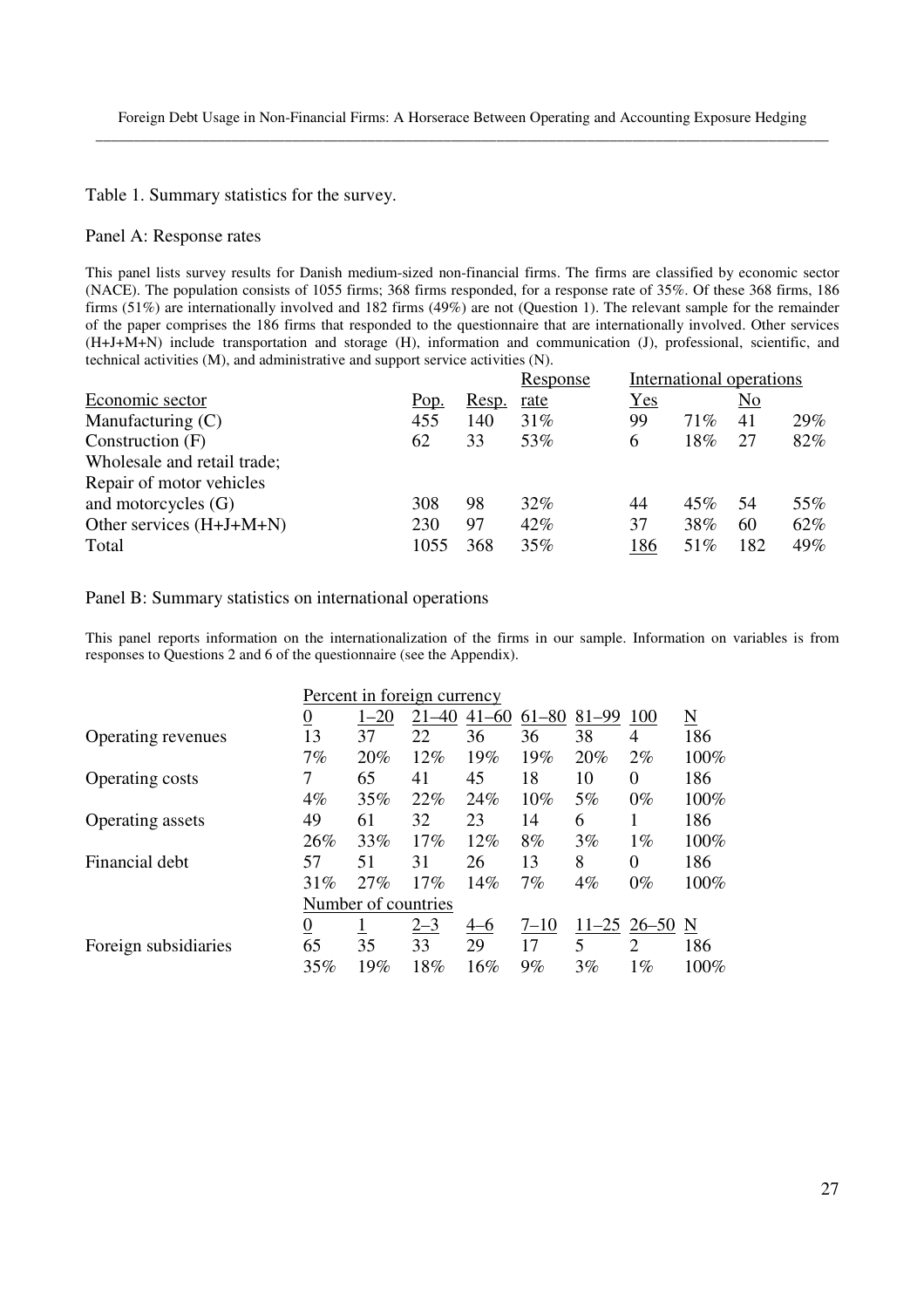Table 2. Company characteristics.

#### Panel A: Descriptive statistics

This panel reports descriptive statistics for the 186 sample firms. Information on the variables is from WEB-DIRECT and from responses to the Questionnaire (see the Appendix). The variable *Total assets* is the total assets of the firm measured in millions of DKK, *TOTALASSETS* is the logarithm of *Total assets*, *RETURNEQUITY* is the net income of the firm divided by equity, *EQUITYRATIO* is the equity of the firm divided by total assets, *FREVENUES* is the percentage of the firm's consolidated operating revenues in foreign currency (responses to Question 2, midpoints of intervals used), *FCOSTS* is the percentage of the firm's consolidated operating costs in foreign currency (responses to Question 2, midpoints of intervals used), *FASSETS* is the percentage of the firm's consolidated operating assets in foreign currency (responses to Question 2, midpoints of intervals used), *FDEBT* is the percentage of the firm's consolidated financial debt in foreign currency (responses to Question 2, midpoints of intervals used), *Foreign countries* is the number of countries in which the firm has subsidiaries (responses to Question 6), and *FCOUNTRIES* is the logarithm of the sum of *Foreign countries* plus one*.* Descriptive statistics are mean (mean), median (med.), minimum (min.), maximum (max.), standard deviation (std.d.), kurtosis (kur.), Jarque-Bera (JB), Jarque-Bera probability (JB pr.), and number of observations (N).

|                     | Mean | Med. | Min.    | Max. | Std.D. Skew   |         | Kur.  | JB                 | $JB$ pr. $N$ |      |
|---------------------|------|------|---------|------|---------------|---------|-------|--------------------|--------------|------|
| Total assets        | 222  | 173  | 76      | 745  | 149           | 1.53    | 5.01  | 104.0              | 0.000        | 186  |
| <b>TOTALASSETS</b>  | 5.2  | 5.2  | 4.3     | 6.6  | $0.6^{\circ}$ | 0.40    | 2.31  | 8.5                | 0.014        | 186  |
| <b>RETURNEQUITY</b> | 0.16 | 0.18 | $-4.09$ | 5.51 | 0.74          | 0.04    | 27.57 | 4680.2 0.000       |              | -186 |
| <b>EQUITYRATIO</b>  | 0.37 | 0.30 | $-0.31$ | 0.94 | 0.20          | 0.37    | 3.97  | 11.5               | 0.003        | -186 |
| <b>FREVENUES</b>    | 0.49 | 0.50 | 0.00    | 1.00 | 0.32          | $-0.10$ | 1.65  | 14.4               | 0.001        | 186  |
| <b>FCOSTS</b>       | 0.34 | 0.30 | 0.00    | 0.90 | 0.25          | 0.60    | 2.41  | 14.0               | 0.001        | 186  |
| <b>FASSETS</b>      | 0.23 | 0.10 | 0.00    | 1.00 | 0.25          | 1.12    | 3.29  | 39.23              | 0.000        | 186  |
| <b>FDEBT</b>        | 0.23 | 0.10 | 0.00    | 0.90 | 0.26          | 1.03    | 3.02  | 32.85              | 0.000        | 186  |
| Foreign countries   | 3.0  | 1.0  | 0.0     | 45.0 | 5.0           | 4.56    |       | 32.68 7469.6 0.000 |              | 186  |
| <b>FCOUNTRIES</b>   | 0.94 | 0.69 | 0.00    | 3.83 | 0.88          | 0.58    | 2.60  | 11.9               | 0.003        | 186  |

#### Panel B: Correlation coefficients

This panel reports the correlation coefficients for variables used in the regression analysis for the 186 sample firms. Information on the variables is from WEB-DIRECT and from responses to the Questionnaire (see the Appendix). The variables are defined in Panel A.

|                     | TA   | <b>ROE</b>   | EOT            |                |                |         |      | FREV FCOS FASS FCOU FDEBT |
|---------------------|------|--------------|----------------|----------------|----------------|---------|------|---------------------------|
| <b>TOTALASSETS</b>  | 1    | 0.05         | 0.11           | 0.24           | 0.23           | 0.23    | 0.28 | 0.11                      |
| <b>RETURNEQUITY</b> | 0.05 | $\mathbf{1}$ | $-0.07$        | $-0.11$        | 0.03           | $-0.03$ | 0.11 | 0.01                      |
| <b>EQUITYRATIO</b>  | 0.11 | $-0.07$      | $\overline{1}$ | 0.05           | 0.06           | 0.09    | 0.01 | 0.09                      |
| <b>FREVENUES</b>    | 0.24 | $-0.11$      | 0.05           | $\overline{1}$ | 0.45           | 0.48    | 0.38 | 0.33                      |
| <b>FCOSTS</b>       | 0.23 | 0.04         | 0.06           | 0.45           | $\overline{1}$ | 0.50    | 0.33 | 0.41                      |
| <b>FASSETS</b>      | 0.23 | $-0.03$      | 0.09           | 0.48           | 0.50           |         | 0.34 | 0.50                      |
| <b>FCOUNTRIES</b>   | 0.28 | 0.11         | 0.01           | 0.38           | 0.33           | 0.34    |      | 0.28                      |
| <b>FDEBT</b>        |      | 0.01         | 0.09           | 0.33           | 0.41           | 0.50    | 0.28 |                           |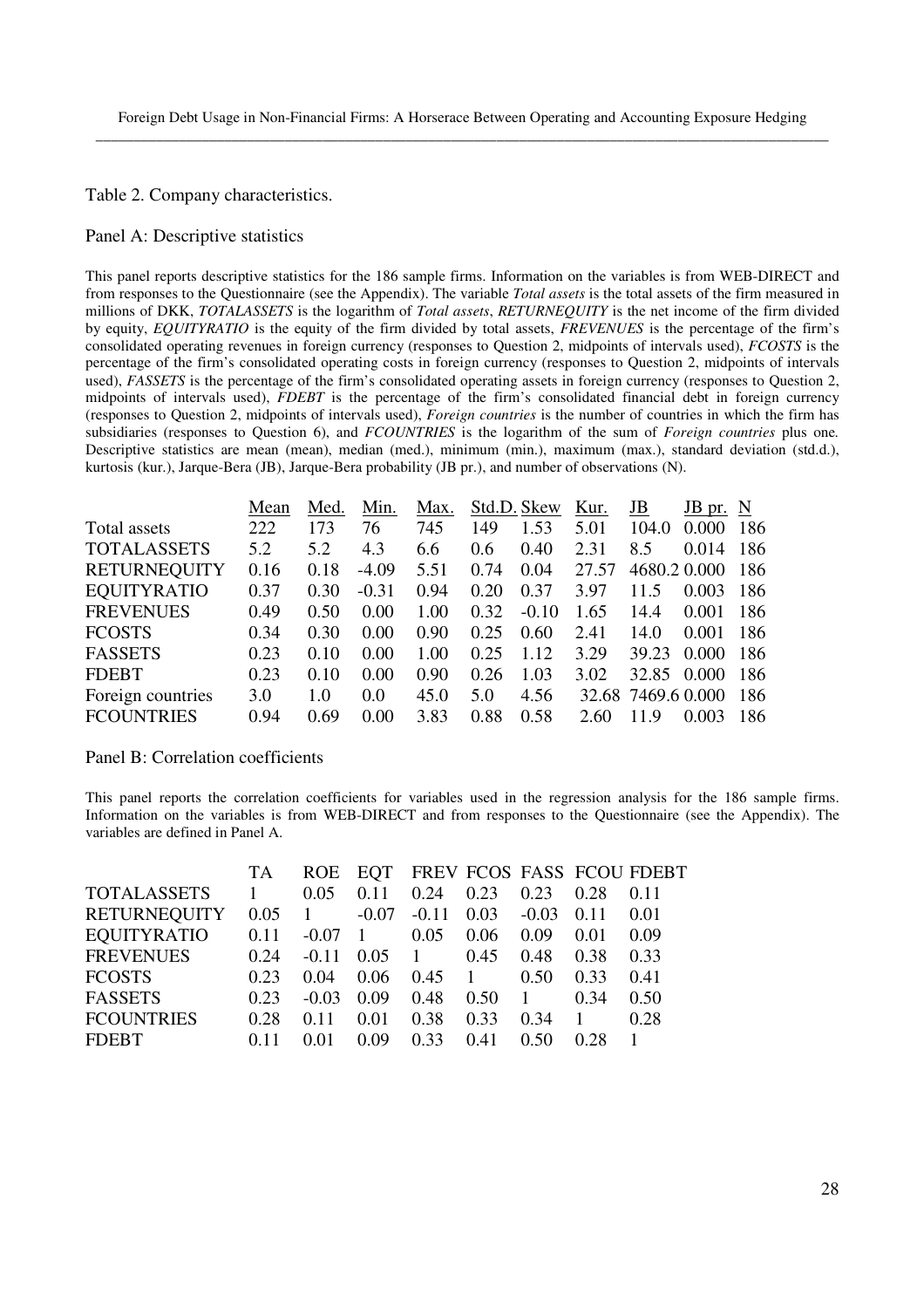Table 3. Comparison of users and non-users of foreign debt.

This table reports the results of univariate analysis (*t*-statistics) of the differences in the mean values of the variables between the two subsamples of the 186 firms: 1) users of foreign debt and 2) non-users of foreign debt (responses to Question 2). Information on the variables is from WEB-DIRECT and from responses to the questionnaire (see the Appendix). The variables are defined in Table 2. The superscripts \*, \*\*, and \*\*\* indicate significance (t-test) at the 10%, 5%, and 1% levels, respectively.

| (Mean values)       | Users of<br>foreign debt<br>$(129$ firms) | Non-users of<br>foreign debt<br>$(57$ firms) | Mean<br>difference |       |
|---------------------|-------------------------------------------|----------------------------------------------|--------------------|-------|
| Total assets        | 225                                       | 216                                          | 9                  |       |
| <b>TOTALASSETS</b>  | 5.2                                       | 5.2                                          | 0.1                |       |
| <b>RETURNEQUITY</b> | 0.16                                      | 0.16                                         | 0.00               |       |
| <b>EQUITYRATIO</b>  | 0.32                                      | 0.38                                         | $-0.06$            | $***$ |
| <b>FREV</b>         | 0.56                                      | 0.35                                         | 0.21               | ***   |
| <b>FCOSTS</b>       | 0.38                                      | 0.25                                         | 0.13               | $***$ |
| <b>FASSETS</b>      | 0.27                                      | 0.14                                         | 0.13               | ***   |
| Foreign countries   | 3.6                                       | 1.5                                          | 2.1                | $***$ |
| <b>FCOUNTRIES</b>   | 1.12                                      | 0.52                                         | 0.61               | $***$ |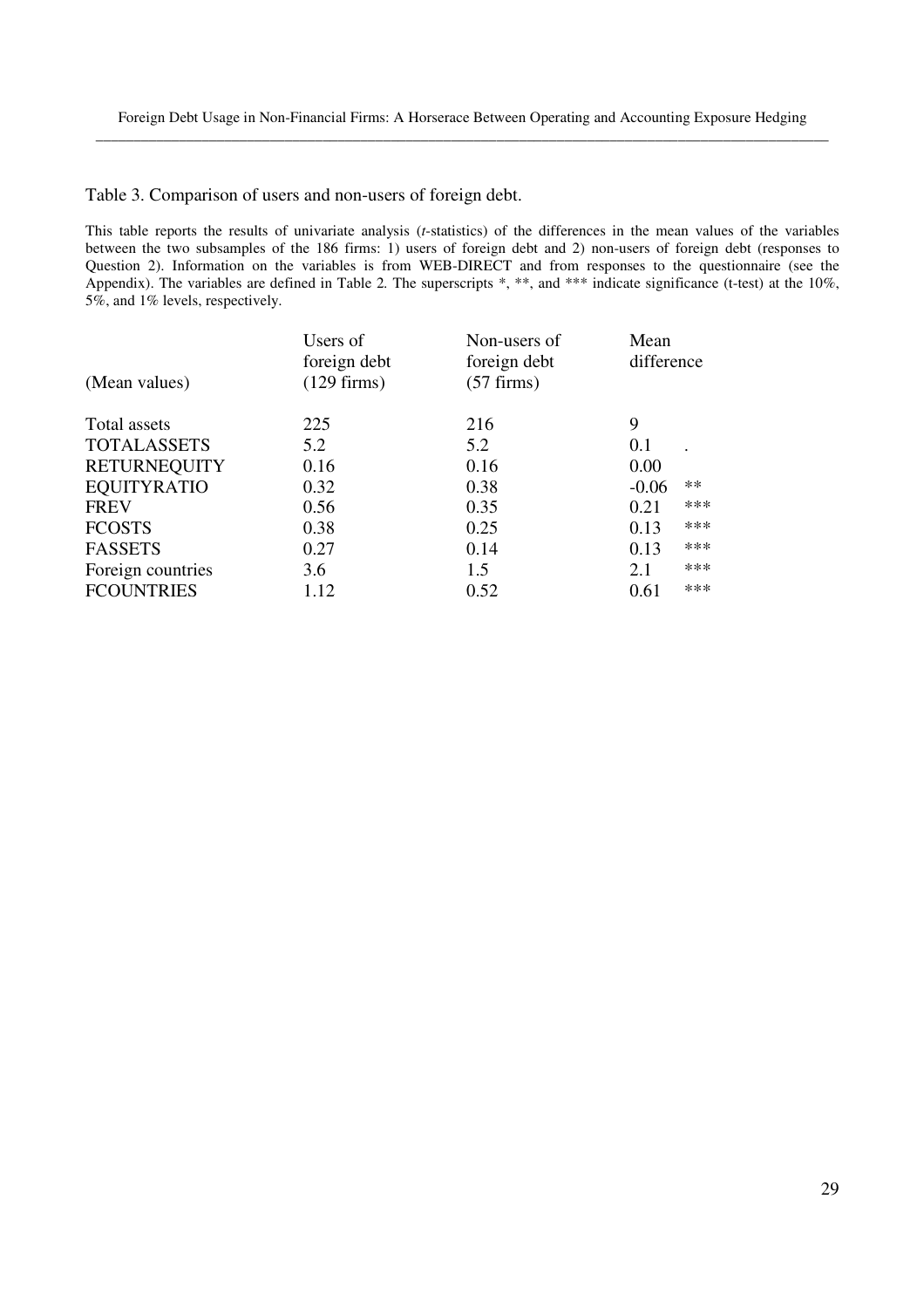Table 4. Determinants of use versus non-use of foreign debt.

This table reports the results of binary probit regression analysis on the use/non-use of foreign debt for the 186 sample firms. Information on the variables is from WEB-DIRECT and from responses to the Questionnaire (see the Appendix). The dependent variable is *FDEBTBI<sup>i</sup>* , which measures foreign debt usage/non-usage and it is coded as one if the firm has foreign debt and zero otherwise (responses to Question 2). The independent variables are defined in Table 2. The superscripts  $*, **$ , and \*\*\* indicate significance at the 10%, 5%, and 1% levels, respectively.

|                     | Model 1     | Model 2     | Model 3     | Model 4     | Model 5     |
|---------------------|-------------|-------------|-------------|-------------|-------------|
|                     | (binary)    | (binary)    | (binary)    | (binary)    | (binary)    |
| $\mathsf{C}$        | 0.1826      | 0.0864      | 0.3688      | 0.5657      | 0.5677      |
|                     | (0.8387)    | (0.9240)    | (0.6854)    | (0.5429)    | (0.5524)    |
| <b>TOTALASSETS</b>  | 0.0776      | 0.1299      | 0.1035      | 0.0324      | $-0.0438$   |
|                     | (0.6677)    | (0.4686)    | (0.5657)    | (0.8605)    | (0.8191)    |
| <b>RETURNEQUITY</b> | 0.0137      | $-0.0540$   | $-0.0328$   | $-0.1181$   | $-0.0865$   |
|                     | (0.9296)    | (0.7077)    | (0.8261)    | (0.4650)    | (0.5874)    |
| <b>EQUITYRATIO</b>  | $-1.1893**$ | $-1.2087**$ | $-1.2249**$ | $-1.1639**$ | $-1.2473**$ |
|                     | (0.0217)    | (0.0184)    | (0.0177)    | (0.0254)    | (0.0179)    |
| <b>FREVENUES</b>    | 1.1480***   |             |             |             | 0.3454      |
|                     | (0.0008)    |             |             |             | (0.4058)    |
| <b>FCOSTS</b>       |             | 1.4498***   |             |             | 0.6390      |
|                     |             | (0.0017)    |             |             | (0.2296)    |
| <b>FASSETS</b>      |             |             | 1.5741***   |             | 0.8457      |
|                     |             |             | (0.0006)    |             | (0.1193)    |
| <b>FCOUNTRIES</b>   |             |             |             | $0.5446***$ | 0.4090 ***  |
|                     |             |             |             | (0.0001)    | (0.0045)    |
| Sector dummies      | Yes         | Yes         | Yes         | Yes         | Yes         |
| $N=0$               | 57          | 57          | 57          | 57          | 57          |
| $N=1$               | 129         | 129         | 129         | 129         | 129         |
| $\mathbf N$         | 186         | 186         | 186         | 186         | 186         |
| McFadden $R^2$      | 0.1164      | 0.1117      | 0.1222      | 0.1441      | 0.1865      |
| LR statistic        | 26.6868     | 25.6101     | 28.0232     | 33.0417     | 42.7446     |
| Prob(LR stat.)      | 0.0004      | 0.0006      | 0.0002      | 0.0000      | 0.0000      |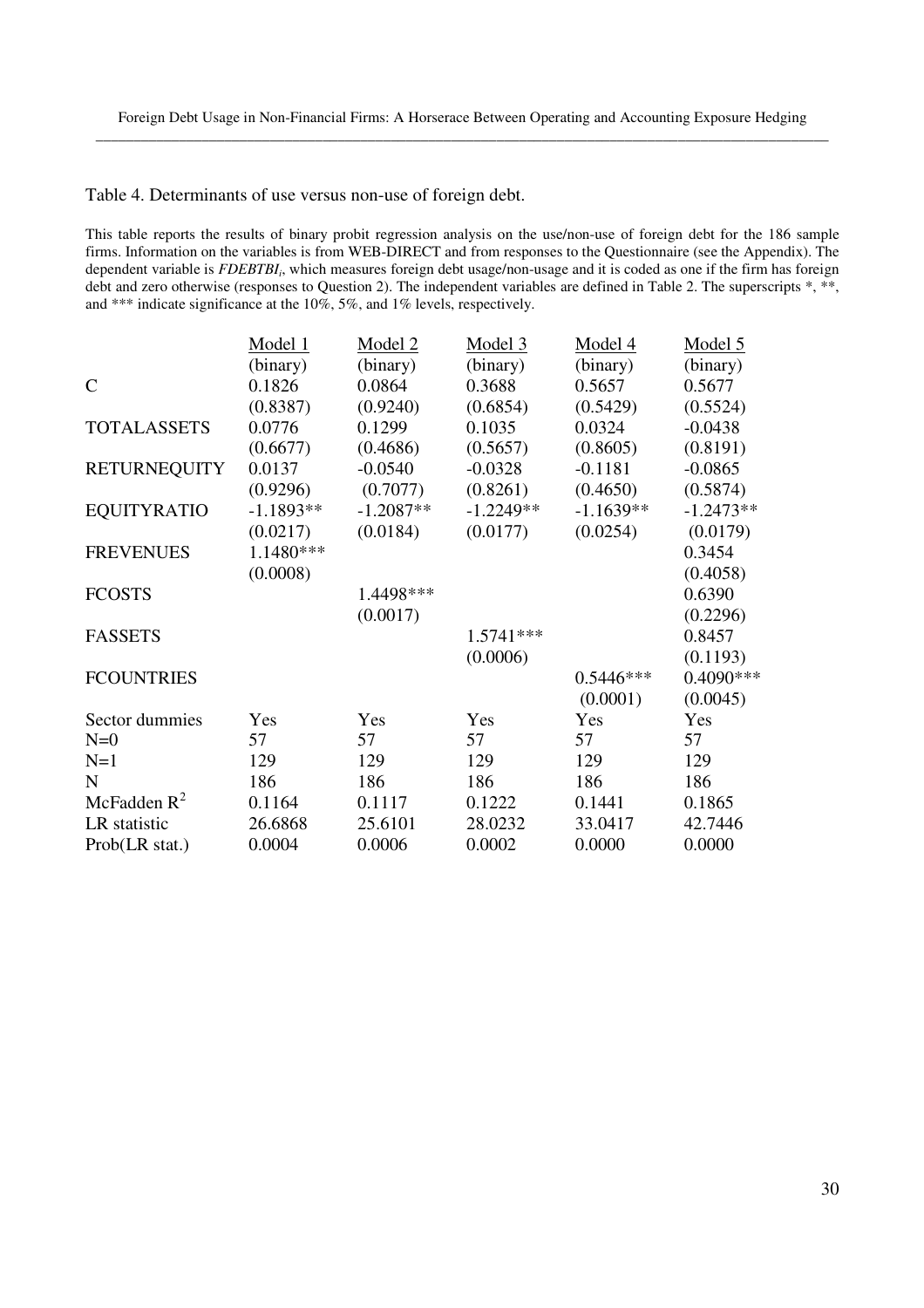#### Table 5. Determinants of the extent of foreign debt usage.

This table reports results of OLS regression analysis on the extent of foreign debt usage for the 129 sample firms that use foreign debt. Information on the variables is from WEB-DIRECT and from responses to the Questionnaire (see the Appendix). The dependent variable is *FDEBT<sup>i</sup>* , which measures the extent of foreign debt usage and is the percentage of the firm's consolidated financial debt in foreign currency (responses to Question 2, midpoints of intervals used). The independent variables are defined in Table 2. Model 6 is equivalent to Model 5 except that we include Mill's lambda following Heckman's (1976, 1979) two-step estimation method to account for potential selection bias. The superscripts \*, \*\*, and \*\*\* indicate significance at the 10%, 5%, and 1% levels, respectively.

|                     | Model 1    | Model 2     | Model 3    | Model 4   | Model 5   | Model 6            |
|---------------------|------------|-------------|------------|-----------|-----------|--------------------|
|                     | (OLS)      | (OLS)       | (OLS)      | (OLS)     | (OLS)     | (Mills)            |
| $\mathsf{C}$        | 0.0602     | 0.2004      | 0.1967     | 0.1115    | 0.1972    | 0.4680             |
|                     | (0.7550)   | (0.2904)    | (0.2597)   | (0.5817)  | (0.2746)  | (0.1892)           |
| <b>TOTALASSETS</b>  | 0.0171     | $-0.0032$   | 0.0024     | 0.0287    | $-0.0000$ | 0.0139             |
|                     | (0.6488)   | (0.9306)    | (0.9427)   | (0.4698)  | (0.9996)  | (0.7195)           |
| <b>RETURNEQUITY</b> | 0.0153     | $-0.0025$   | 0.0087     | $-0.0012$ | 0.0092    | 0.0134             |
|                     | (0.5590)   | (0.9211)    | (0.7072)   | (0.9651)  | (0.7027)  | (0.5873)           |
| <b>EQUITYRATIO</b>  | 0.0213     | $-0.0410$   | $-0.1084$  | 0.0126    | $-0.1104$ | 0.0235             |
|                     | (0.8674)   | (0.7412)    | (0.3504)   | (0.9240)  | (0.3482)  | (0.9024)           |
| <b>FREVENUES</b>    | 0.2394 *** |             |            |           | 0.0136    | $-0.0468$          |
|                     | (0.0029)   |             |            |           | (0.8749)  | (0.6712)           |
| <b>FCOSTS</b>       |            | $0.3574***$ |            |           | 0.0996    | 0.0376             |
|                     |            | (0.0000)    |            |           | (0.3227)  | (0.7589)           |
| <b>FASSETS</b>      |            |             | 0.4844 *** |           |           | 0.4362***0.3771*** |
|                     |            |             | (0.0000)   |           | (0.0000)  | (0.0021)           |
| <b>FCOUNTRIES</b>   |            |             |            | 0.0288    | $-0.0168$ | $-0.0528$          |
|                     |            |             |            | (0.2808)  | (0.5010)  | (0.2700)           |
| Mill's lambda       |            |             |            |           |           | $-0.7559$          |
|                     |            |             |            |           |           | (0.3771)           |
| Sector dummies      | Yes        | Yes         | Yes        | Yes       | Yes       | Yes                |
| N                   | 129        | 129         | 129        | 129       | 129       | 129                |
| $R^2$               | 0.1248     | 0.1793      | 0.2963     | 0.0669    | 0.3049    | 0.3096             |
| Adjusted $R^2$      | 0.0741     | 0.1318      | 0.2556     | 0.0129    | 0.2460    | 0.2447             |
| F-statistic         | 2.4639     | 3.7764      | 7.2785     | 1.2396    | 5.1770    | 4.7693             |
| $Prob(F-statistic)$ | 0.0213     | 0.0010      | 0.0000     | 0.2865    | 0.0000    | 0.0000             |
|                     |            |             |            |           |           |                    |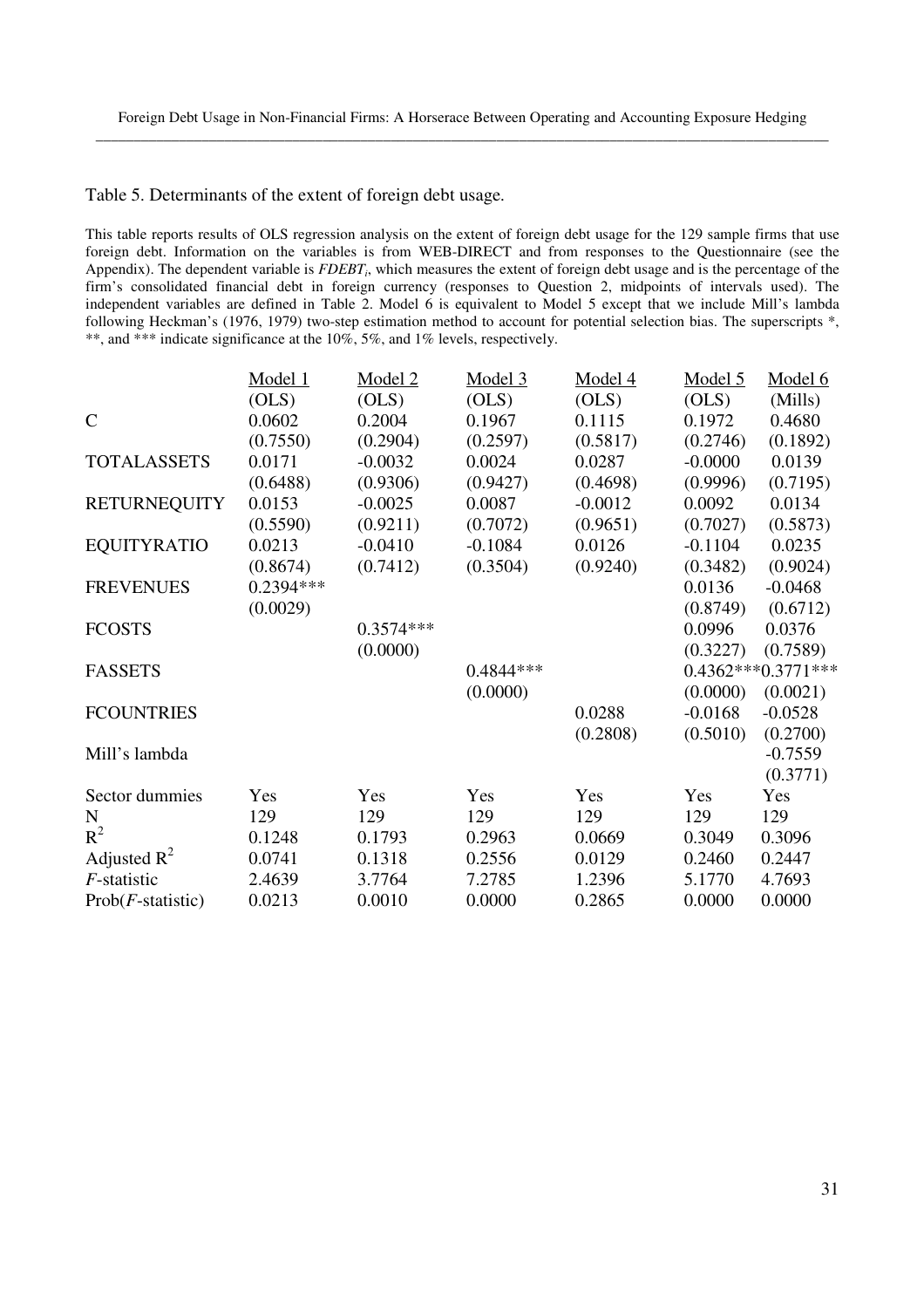Table 6. Robustness test for alternative definitions of internationalization variables.

This table reports the robustness results for binary probit regression analysis of the use/non-use of foreign debt (Models 1 and 3) and those for OLS regression analysis of the extent of foreign debt usage (Models 2 and 4) for all 186 sample firms (Models 1 and 3) and for the 129 sample firms that use foreign debt (Models 2 and 4). The results correspond to those for Model 5 in Table 4 (Models 1 and 3) and Table 5 (Models 2 and 4). Information on the variables is from WEB-DIRECT and from responses to the Questionnaire (see the Appendix). The dependent variable is *FDEBTBI<sup>i</sup>* , which measures foreign debt usage/non-usage (Models 1 and 4), and *FDEBT<sup>i</sup>* , which measures the extent of foreign debt usage (Models 2 and 4). The variable *FDEBTBI*<sup>*i*</sup> is coded as one if the firm has foreign debt and zero otherwise (responses to Question 2); *FDEBT*<sup>*i*</sup> is the percentage of the firm's consolidated financial debt in foreign currency (responses to Question 2, midpoints of intervals used); *FREVENUES binary* is the percentage of the firm's consolidated operating revenues in foreign currency (responses to Question 2), coded as zero if foreign revenues are less than 20% and one otherwise; *FCOSTS binary* is the percentage of the firm's consolidated operating costs in foreign currency (responses to Question 2), coded as zero if foreign costs are less than 20% and one otherwise; *FASSETS binary* is the percentage of the firm's consolidated operating assets in foreign currency (responses to Question 2), coded as zero if foreign assets are less than 20% and one otherwise; *FCOUNTRIES binary* is the number of foreign countries in which the firm has subsidiaries (responses to Question 6), coded as zero if the firm has no foreign subsidiaries and one otherwise; *FREVENUES log* is the percentage of the firm's consolidated operating revenues in foreign currency (responses to Question 2, midpoints of intervals used), coded as the logarithm of the sum of *FREVENUES* plus one; *FCOSTS log* is the percentage of the firm's consolidated operating costs in foreign currency (responses to Question 2, midpoints of intervals used), coded as the logarithm of the sum of *FCOSTS* plus one; *FASSETS log* is the percentage of the firm's consolidated operating assets in foreign currency (responses to Question 2, midpoints of intervals used), coded as the logarithm of the sum of *FASSETS* plus one. *FCOUNTRIES* and the remaining independent variables are defined in Table 2. The superscripts  $*$ ,  $**$ , and  $***$  indicate significance at the 10%, 5%, and 1% levels, respectively.

|                          | Model 1     | Model 2     | Model <sub>3</sub> | Model 4     |
|--------------------------|-------------|-------------|--------------------|-------------|
|                          | (binary)    | (OLS)       | (binary)           | (OLS)       |
| $\mathsf{C}$             | $-0.0053$   | 0.0338      | 0.5026             | 0.1479      |
|                          | (0.9955)    | (0.8596)    | (0.5997)           | (0.4174)    |
| <b>TOTALASSETS</b>       | 0.0208      | 0.0196      | $-0.0455$          | 0.0046      |
|                          | (0.9110)    | (0.5826)    | (0.8121)           | (0.8980)    |
| <b>RETURNEQUITY</b>      | $-0.1087$   | 0.0161      | $-0.0809$          | 0.0110      |
|                          | (0.9110)    | (0.5228)    | (0.6136)           | (0.6520)    |
| <b>EQUITYRATIO</b>       | $-1.1074**$ | 0.0202      | $-1.234**$         | $-0.0958$   |
|                          | (0.0386)    | (0.8763)    | (0.0192)           | (0.4217)    |
| <b>FREVENUES</b> binary  | $0.6183**$  | $0.1204*$   |                    |             |
|                          | (0.0227)    | (0.0655)    |                    |             |
| FCOSTS binary            | 0.1291      | $-0.0187$   |                    |             |
|                          | (0.5777)    | (0.7050)    |                    |             |
| <b>FASSETS</b> binary    | 0.2634      | $0.1648***$ |                    |             |
|                          | (0.2928)    | (0.0010)    |                    |             |
| <b>FCOUNTRIES</b> binary | 06589***    | $-0.0274$   |                    |             |
|                          | (0.0053)    | (0.5859)    |                    |             |
| <b>FREVENUES</b> log     |             |             | 0.5933             | 0.0506      |
|                          |             |             | (0.3248)           | (0.6951)    |
| FCOSTS log               |             |             | 0.7632             | 0.1191      |
|                          |             |             | (0.2838)           | (0.3957)    |
| FASSETS log              |             |             | 1.11416            | $0.5665***$ |
|                          |             |             |                    |             |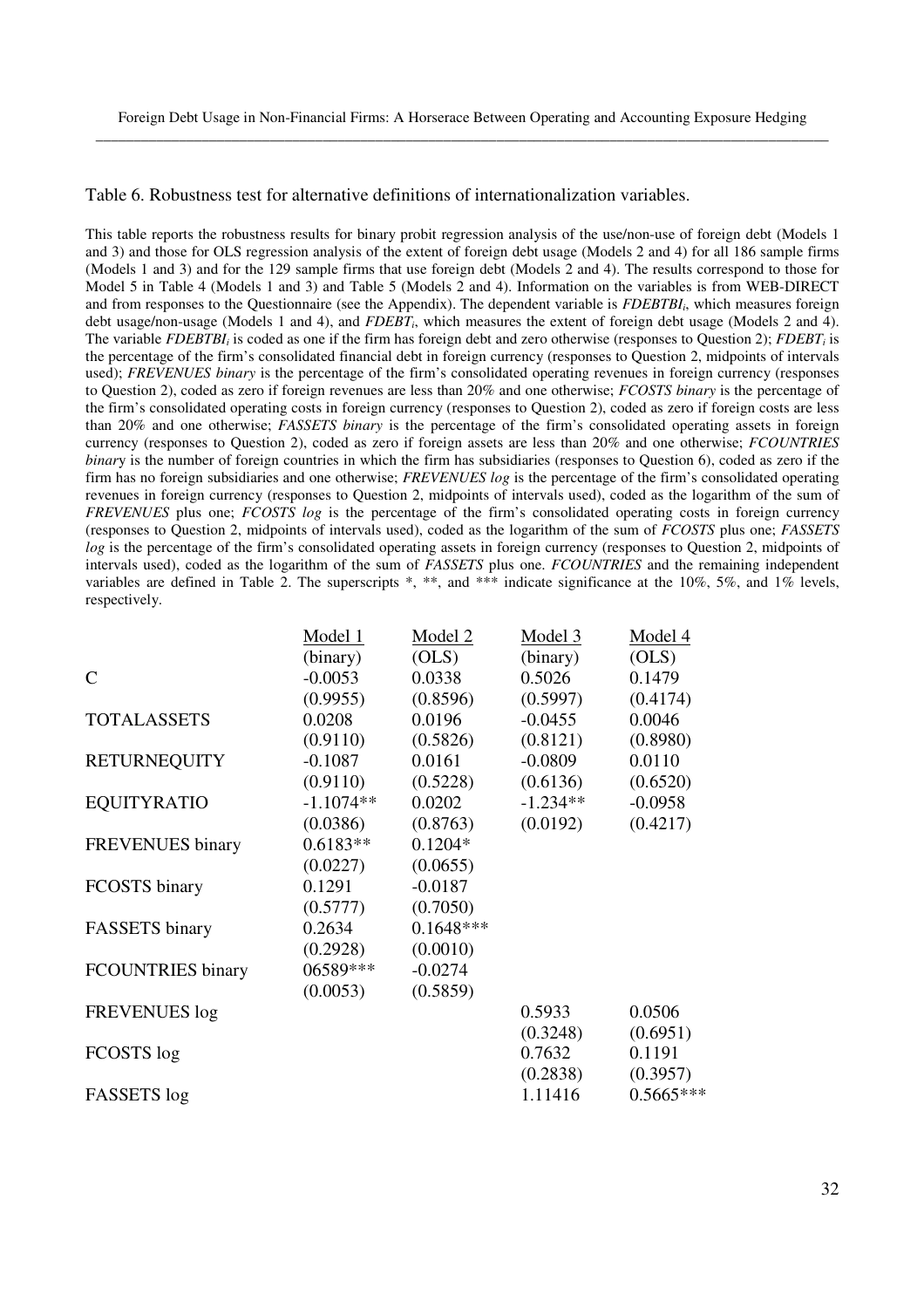Foreign Debt Usage in Non-Financial Firms: A Horserace Between Operating and Accounting Exposure Hedging \_\_\_\_\_\_\_\_\_\_\_\_\_\_\_\_\_\_\_\_\_\_\_\_\_\_\_\_\_\_\_\_\_\_\_\_\_\_\_\_\_\_\_\_\_\_\_\_\_\_\_\_\_\_\_\_\_\_\_\_\_\_\_\_\_\_\_\_\_\_\_\_\_\_\_\_\_\_\_\_\_\_\_\_\_\_\_\_\_\_\_\_\_\_\_\_\_

| <b>FCOUNTRIES</b> |         |        | (0.1094)<br>$0.3980***$<br>(0.0059) | (0.0001)<br>$-0.0187$<br>(0.4610) |
|-------------------|---------|--------|-------------------------------------|-----------------------------------|
| Sector dummies    | Yes     | Yes    | Yes                                 | Yes                               |
| $N=0$             | 57      |        | 57                                  |                                   |
| $N=1$             | 129     |        | 129                                 |                                   |
| N                 | 186     | 129    | 186                                 | 129                               |
| McFadden $R^2$    | 0.1859  |        | 0.1884                              |                                   |
| LR statistic      | 42.6232 |        | 43.1925                             |                                   |
| Prob(LR stat.)    | 0.0000  |        | 0.0000                              |                                   |
| $R^2$             |         | 0.2121 |                                     | 0.2899                            |
| Adjusted $R^2$    |         | 0.1454 |                                     | 0.2297                            |
| F-Statistic       |         | 3.1769 |                                     | 4.8170                            |
| $Prob(F-stat.)$   |         | 0.0012 |                                     | 0.0000                            |
|                   |         |        |                                     |                                   |